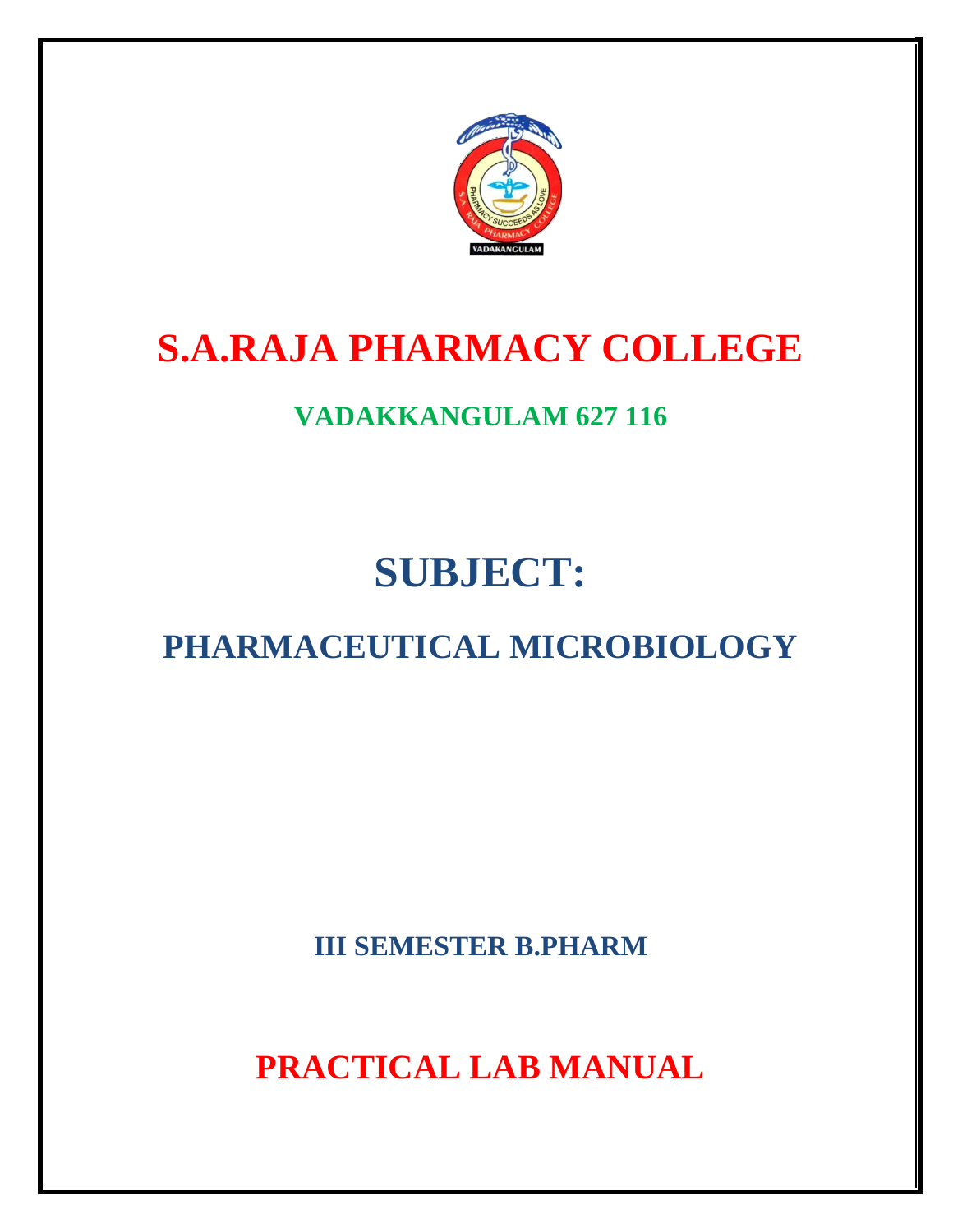#### **Experiment No – 01**

#### **INTRODUCTION AND STUDY OF DIFFERENT EQUIPMENTS AND PROCESSING**

#### **1. BOD INCUBATOR:**

It is often called low temperature incubators are one of the most important lab equipment in many research centers, hospitals and other pharmaceutical labs. BOD incubators is the most versatile and reliable low temperature incubator which is designed to maintain at 20'C , necessary for biological oxygen demand/ biochemical oxygen demand determination. BOD incubators provide controlled temperature conditions accelerated tests and exposures.



#### **Applications**

It measuring waste loadings to treatment plants and in evaluating the BOD removal efficiency of such treatment systems

It measures the molecular oxygen utilized during a specified incubation period for the biochemical degradation of organic materials and the oxygen used to oxidized in organic materials such as sulfides and ferrous iron.

#### **2. ASEPTIC HOOD**

The air of laboratory is full of microorganism. Air borne micro organism may contaminate sterile medium while handling pure culture during inoculation. Thus , an inoculation procedure is usually carried out under a hood or special cabinet. To have aseptic environment, two types of the devices are placed in practice – laminar air flow aseptic cabinets.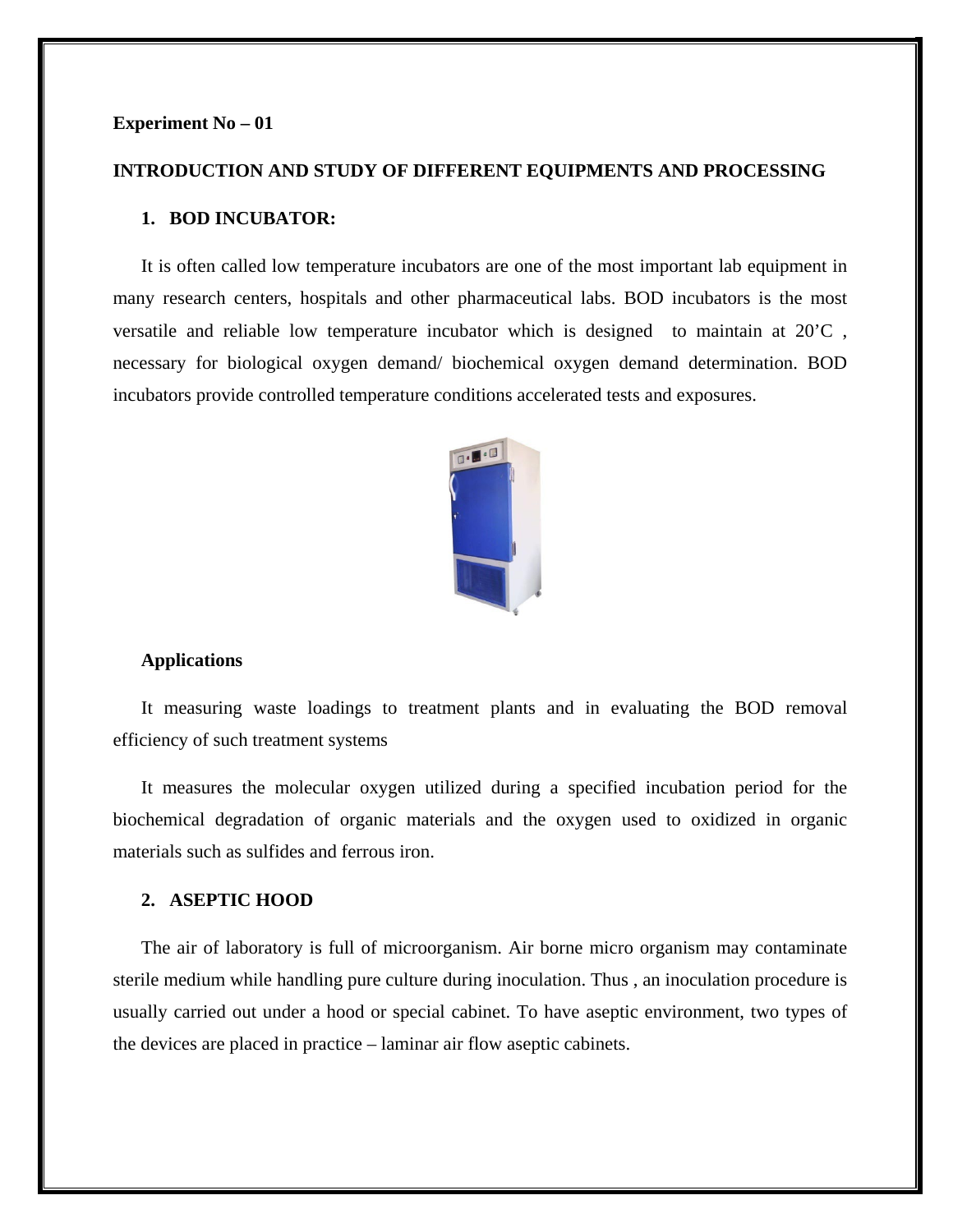The inoculation hood is used to create bacteria, fungal free atmosphere in the chamber with ultra violet germicidal light and it is used in biological culture studies.



#### **3. LAMINAR FLOW CABINET**

Laminar hood sometimes also known as laminar air flow is an enclosed bench designed to prevent contamination like biological particles or any particle sensitive device

A laminar flow hood consist of a fan, HEPA filter. The fan sucks the air through the filter pad where dust is trapped , after that the pre filtered air has to pass the HEPA filter where contaminating fungi, bacteria, dust etc are removed. Now the sterile air flows into the working areas where you can do all your flasking work without risk of contamination.

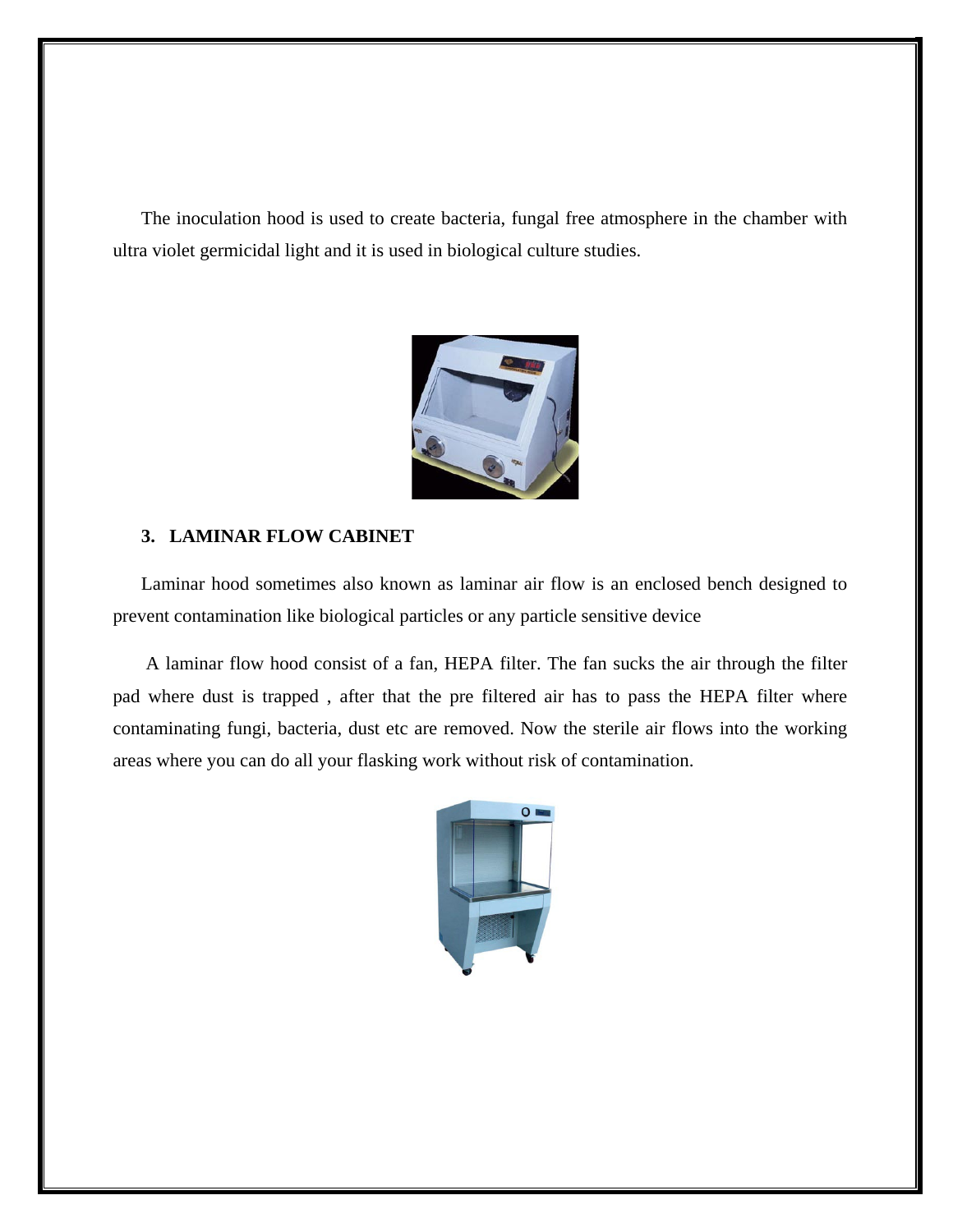#### **4. AUTOCLAVE**

It is laboratory equipment used to sterilize the equipment culture medium, aprons, rubber tubing's etc. by steam under pressure technique. It is also used to sterilize infected materials like contaminated dressings, used culture medium etc., a process known as decontamination.

Types of autoclave:

- 1. Stove top autoclaves: they are considered to be modified pressure cookers and require outside heat source.
- 2. Front load auto claves: they are most widely used for sterilization being more convenient as compared to stove top[ autoclaves. They are box shaped and self contained, equipped with heating unit to turn water into steam sterilization . the various controls allow the operator to set the desired temperature. They are also equipped with temperature and pressure gauges to note the respective parameters.



#### **5. HOT AIR OVEN**

It is electrically operated equipment used for the sterilization of glass ware such as syringes, pipettes, Petri dishes, test tubes, liquid paraffin, oils, powders and flasks.

Precautions:

• The glass ware should be clean and dry before loading the articles for sterilization .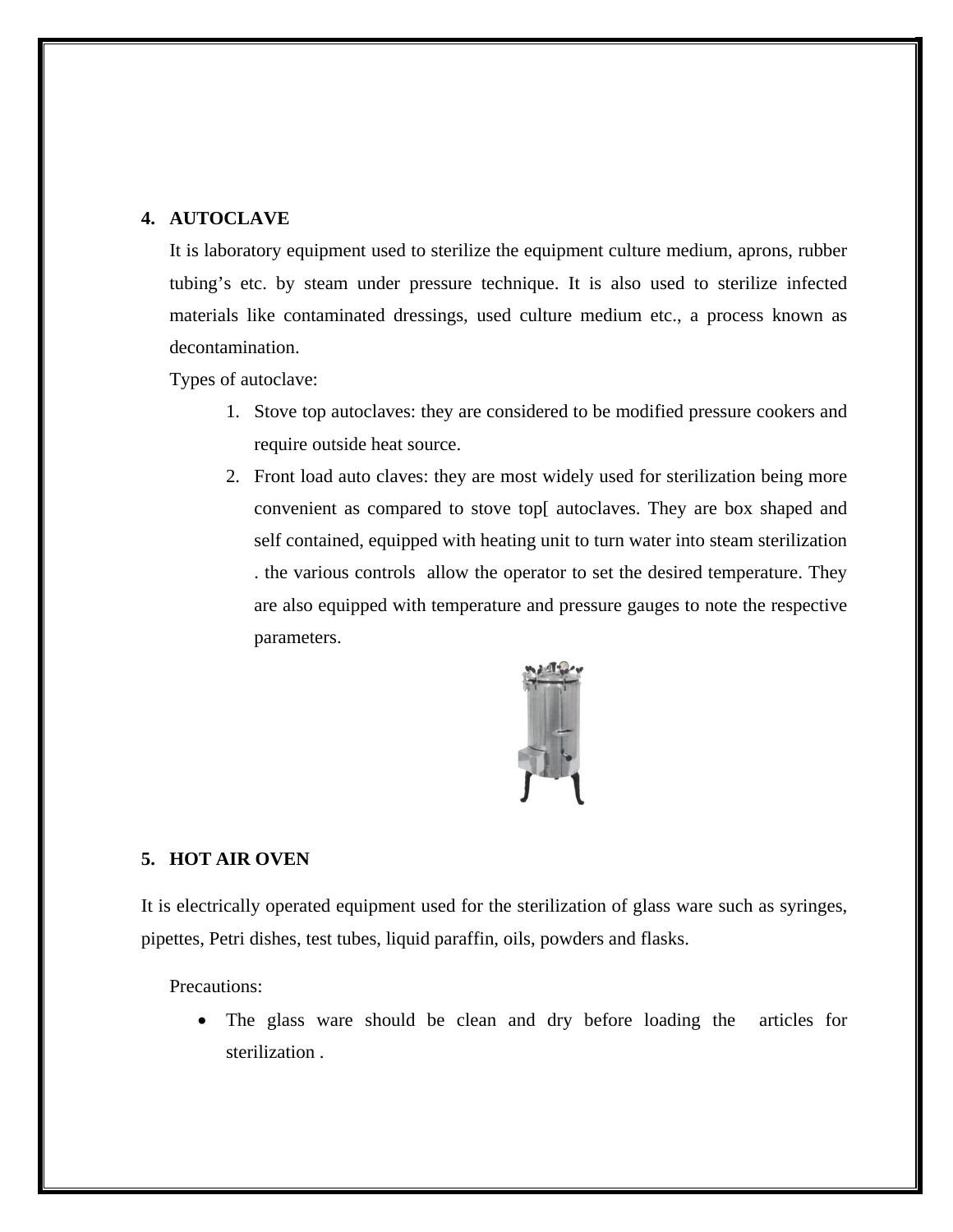- The glass ware like test tube, flasks and pipettes must be wrapped in a paper or aluminum foil before sterilization.
- The temperature should not be allowed to increase above 180<sup>'</sup>C
- All sterilized articles must be removed only after they have cooled down to room temperature.



#### **6. DEEP FREEZERS FOR MEDICAL LABORATORIES**

Deep freezers are the testing equipment that are used in scientific laboratories to preserve and store medical equipment, blood samples, medicines and injections, etc for a long period of time. There are numerous types of deep freezers such as blood bank refrigerators, freezer drier, ultra low deep freezer. These devices are available indifferent sizes and shapes sometimes it is designed with compact designs and sometimes with regular designs. The specifications and functions of the instruments varies as per the requirements of the test application.



#### **7. COMPOUND MICROSCOPE:**

The compound microscope is a basic tool for scientific education and research without which world of micro organism would have remained un explored. A compound microscope helps in magnification an image in two stages. It uses an objective lens that has many different powers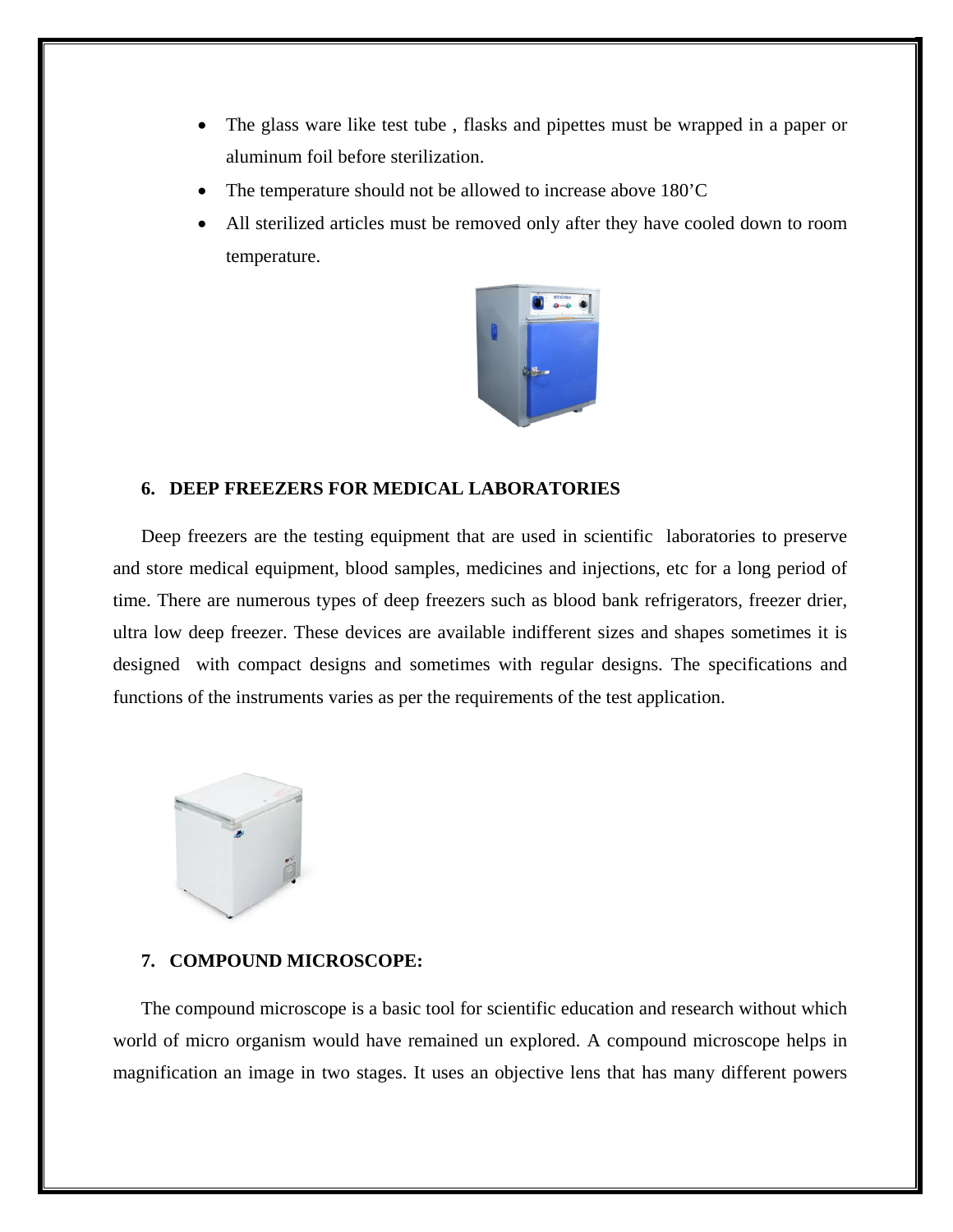and eye piece that helps in magnifying the image formed by the objective lens. A typical compound microscope consist of certain mechanical and optical parts.



#### **A. MECHANICAL PARTS**

- 1. Foot or base: It is a horseshoe shaped solid part at the bottom of microscope on which the most of microscope stands
- 2. Pillar: it is the small projection from the foot or base with inclination joint at top
- 3. Inclination joint: it is a hinge joint by which the upper part of microscope can be tilted in upwards and downward direction
- 4. Stage: it is a metallic platform with two clips and a hole in the centre. The clips holds the glass slide and the hole allows the light from the mirror to reflect on the object.
- 5. Arm: it is a curved handle used to carry the microscope. It supports the tube and connects it to the base
- 6. Body tube: it holds the optical parts like eye piece and objectives at proper working distance from each other.
- 7. Nose piece: it is fitted at the base of the body tube and holds different objectives with different magnifying powers  $(10\times, 40\times, 100\times)$
- 8. Coarse adjustment knob: it is used to move the body tube up and down to focus the image on the object.
- 9. Fine adjustment: it is used to view finer details of the objects or specimen.

#### B. OPTICAL PARTS:

theses parts consists of glass lenses that produce a magnified image and include:

1. Mirror: it is fixed below the stage and used to regulate the light to illuminate the object through the hole on stage. It has two faces; a plane and a concave. When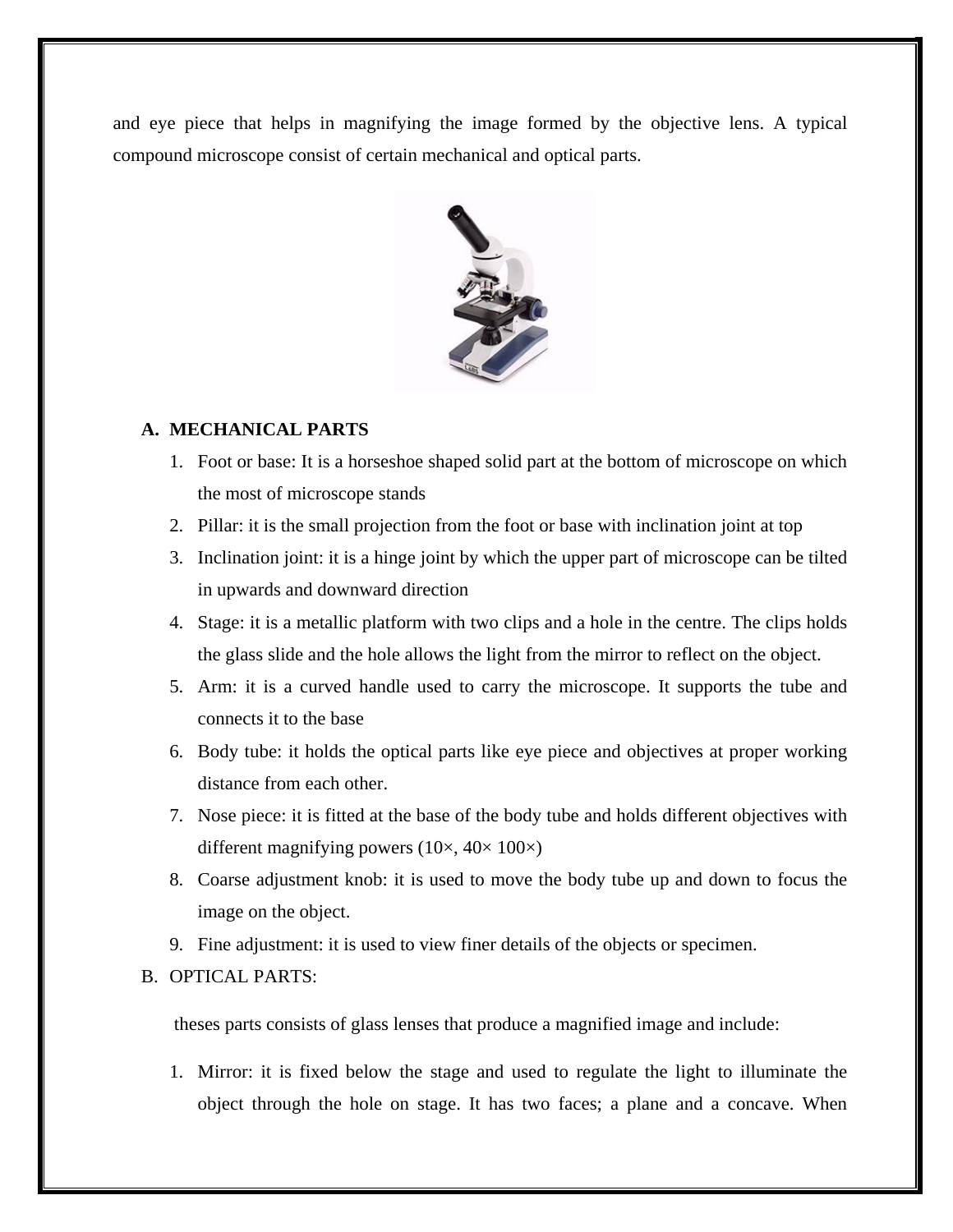natural light is available , plane mirror may be used and in artificial light, concave mirror is used.

- 2. Iris/Diaphragm: it is located between the mirror and the object . it has an aperture which can be widened or narrowed as required. Thus it regulates the intensity of light that reaches the specimen
- 3. Condenser: it is fixed between the mirror and stage. It concentrates or focuses the light rays on the objects
- 4. Objectives: low power objectives, high power objectives, oil immersion objectives
- 5. Eye piece : it consist of a lens placed at the upper end of the body tube.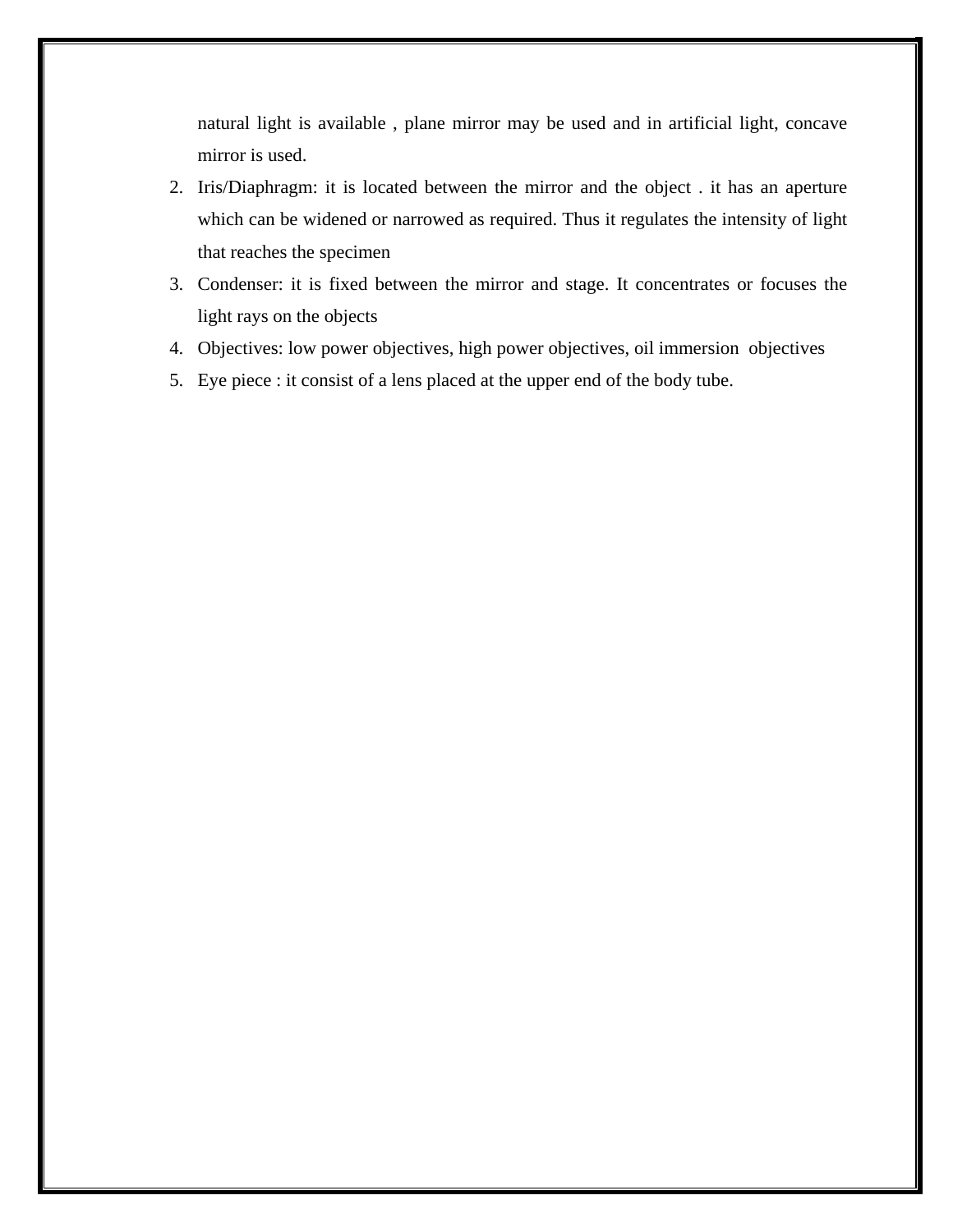Experiment No: 2

### **STERILIZATION OF GLASSWARE, PREPARATION AND STERILIZATION OF MEDIA**

Sterilizing methods for glassware in a laboratory hot air oven

Sterilizing glassware such as bottles, Petri dishes and test tubes, dry heat is required and this is carried out in a hot air oven. The ideal temperature of the oven needs to reach at least 160'c and the content need to regulated at this 45 to 50 min . the content must not be removed from oven immediately as a slow cooling period is necessary when the temperature has reduced down 50'c

#### **AUTOCLAVING LAB GLASSWARE**

Autoclave are widely used to sterilize instruments , glassware and plastic ware, solutions and media and to decontaminate biological wastes. Because of the physical hazards associated with autoclaving , extra care must be taken to ensure their safe use. The following safety practices are followed when autoclaving laboratory glassware:

- Never autoclave items containing corrosives or radio active materials
- Use only borosilicates, glassware's, which can be better withstand the stresses of high autoclave temperatures and pressures.
- Load the auto clave properly as per the manufacturers recommendations.
- Individual glassware vessels should be placed within a heat resistant plastic or metal tray on a shelf or rack and never placed directly on the autoclave bottom or floor.
- Add  $\frac{1}{4}$  to  $\frac{1}{2}$  inch of water to the tray so the glassware will heat more evenly
- Check any plastic caps, tubing or other items to ensure they can be safely autoclaved with the glassware
- Fill glassware only half full with liquids to be sterilized. Take into account the volume of liquid to be autoclaved.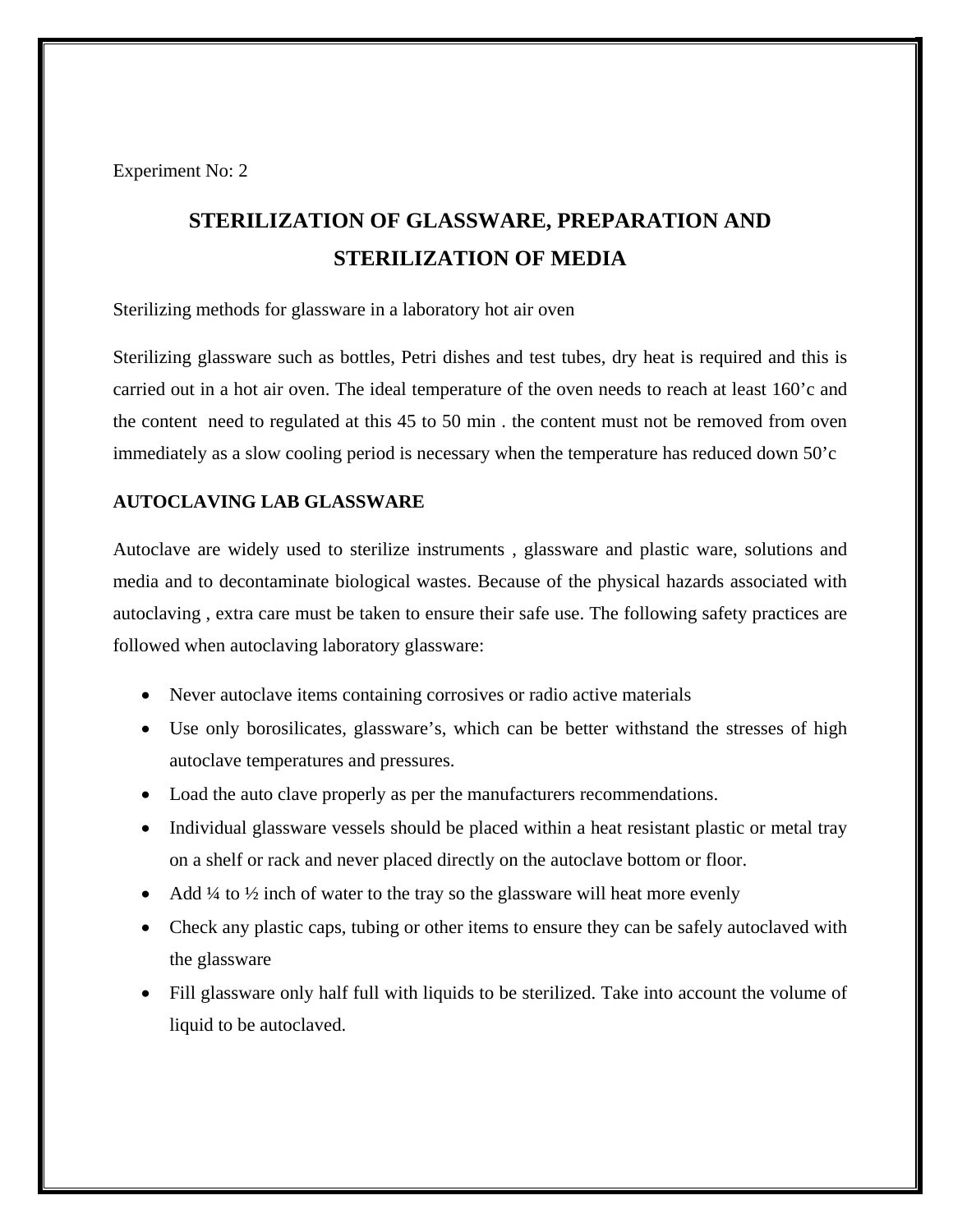#### **PREPARATION AND STERILIZATION OF CULTURE MEDIA**

- 1. The constituents or ingredients of that particular medium are weighed accurately
- 2. The required amount of water is measured and poured into stainless steel pan or heat resistant beaker and the weighed ingredients are putted one by one into it.
- 3. The pan is kept on heat source and each ingredients is gradually dissolve by contsnt stirring with glass rod and heat is reduced to prevent boiling over or burning of the medium.
- 4. Small amount of preparation is taken out, cooled and pH is checked and if necessary pH is adjusted.
- 5. The medium is now poured into test tubes usually in 10 ml aliquots in 500 ml erlemeyer flasks or other containers. While in liquefied state, solid media can be added in test tubes, which are allowed to cool and harden in a slanted position producing agar slants.
- 6. The container are now closed with cotton plugs, screw caps or cap all covers.
- 7. The medium is now sterilized in an auto clave usually at 121'C for 15 min and allowed to cool to be used for the purpose.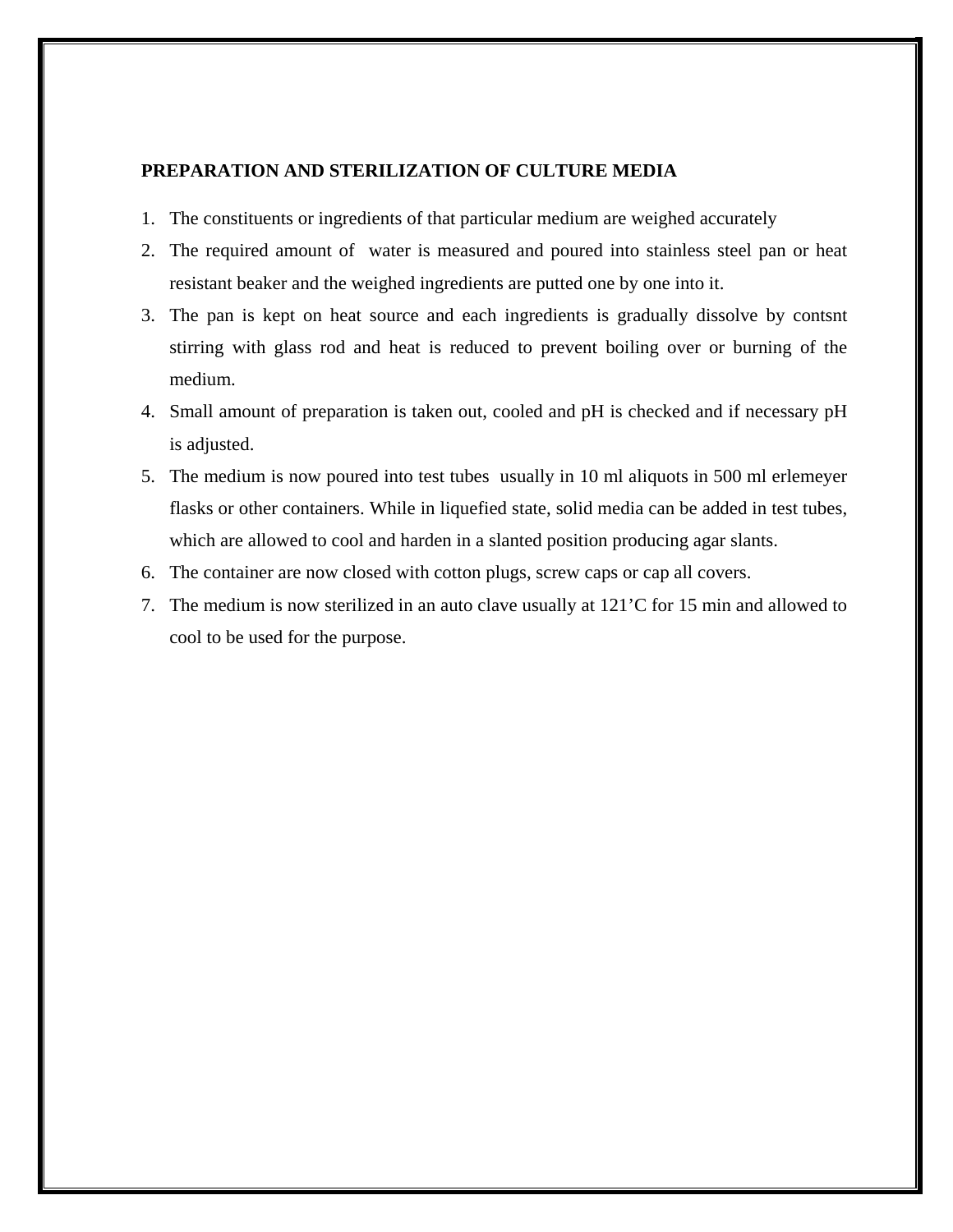Experiment No -3

#### **SUB CULTURING OF BACTERIA & FUNGUS**

#### **SUB CULTURING**

After incubation has been completed in streak plate, pour plate or spread plate techniques and appearance of the discrete, well separated colonies has been examined, the next step is to subculture some of the cells from one of the colonies to separate agar plates or nutrient agar slants with a sterilized needle or loop for further examination and use. Each of these new cultures represents the growth of a single species called a pure culture or stock culture. Sub culturing term is the term used to describe the procedure of transferring o microorganism from their parent growth source to a fresh one or from one medium to another medium

#### REQUIREMENTS

Mixed nutrient agar streaks, pour plate and spread preparations of nay refrences bacteris

Nutrient agar slants or nutrient agar plates

Inoculating loop

Wax marking pencil

Microscope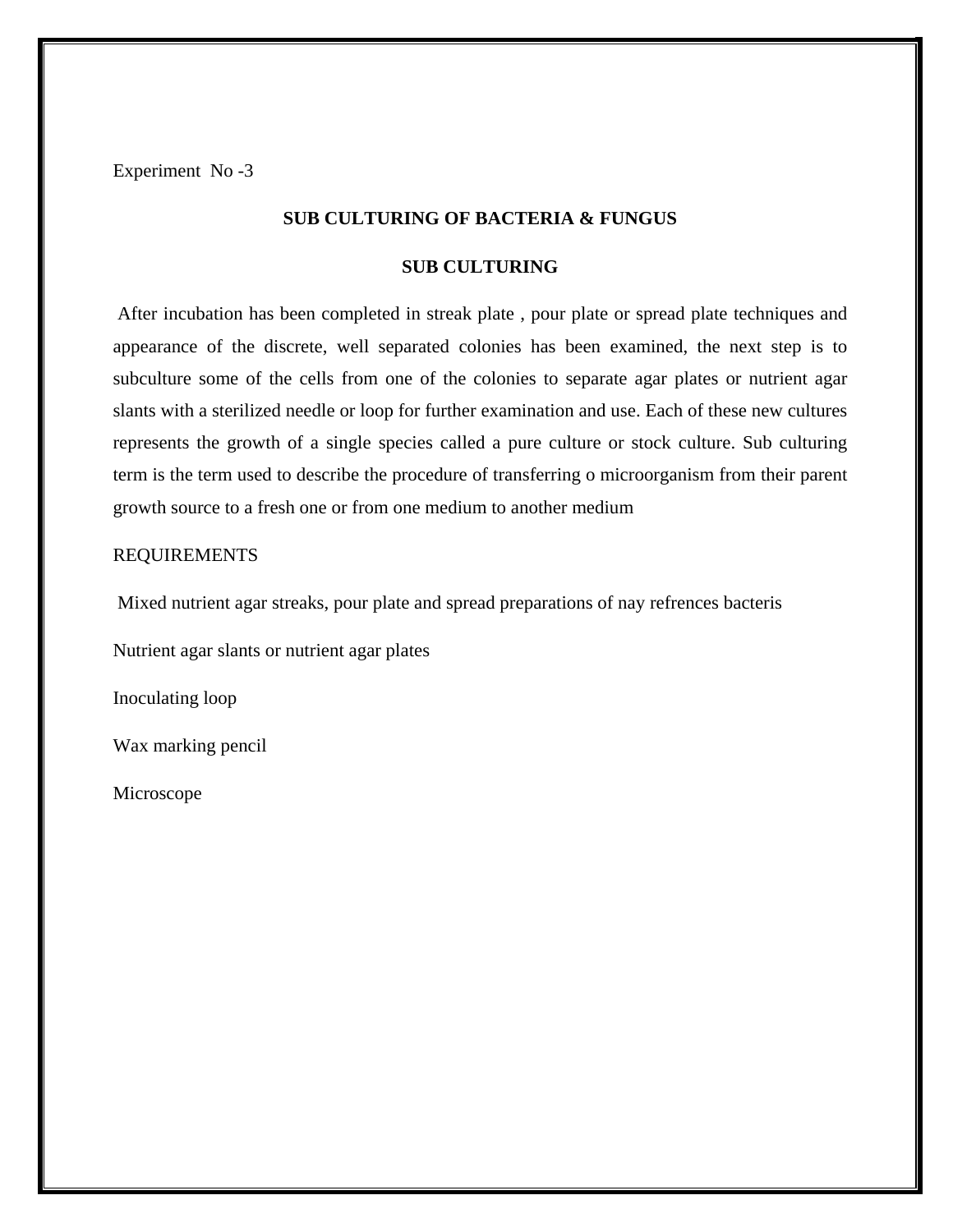

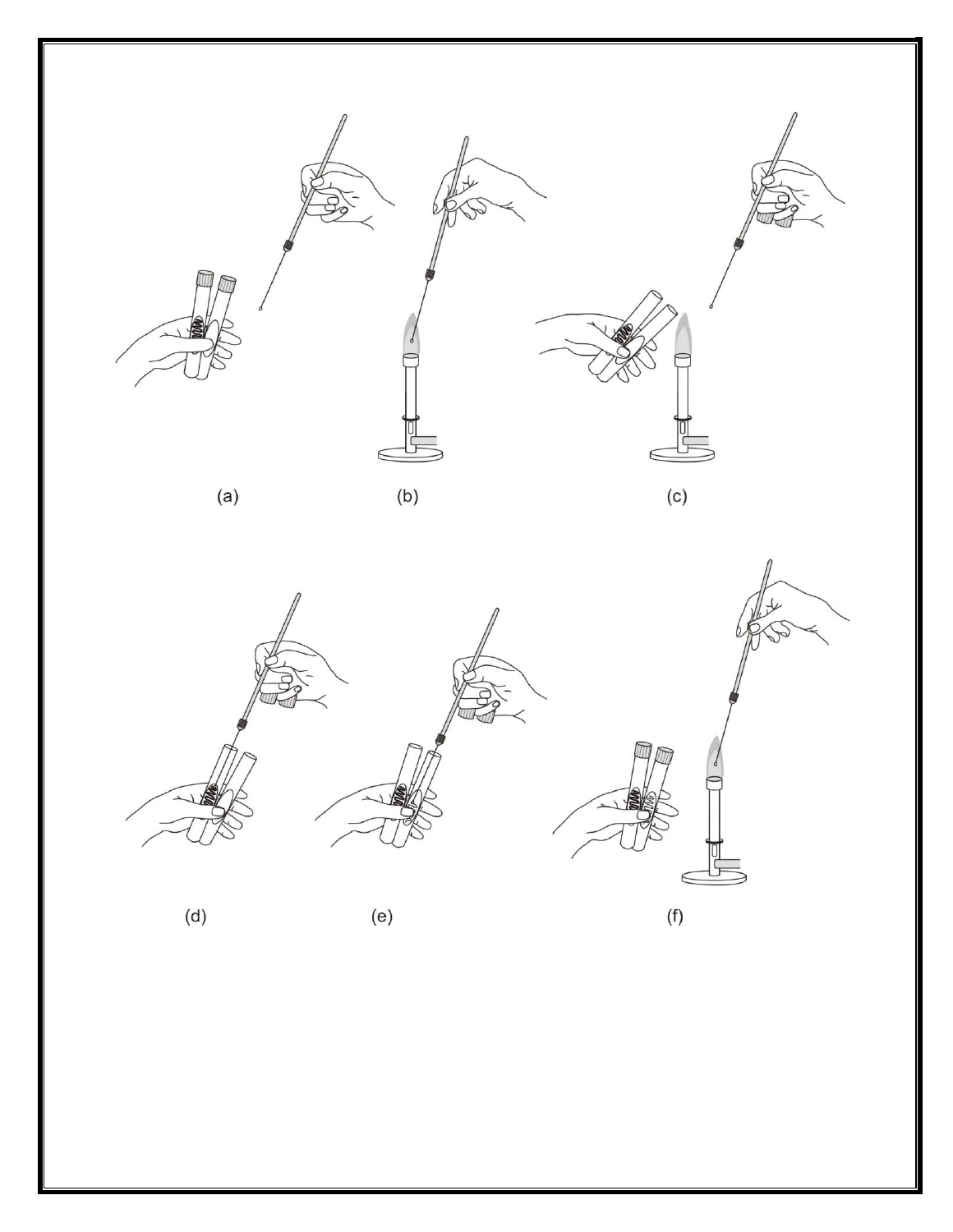#### **PROCEDURE:**

- 1. With a wax pencil label the nutrient agar slants and agar plates as bacteria A & B. sterilize the inoculating loop by holding it in the hottest portion of the Bunsen burner flame
- 2. Flame until entire wire become red hot
- 3. Allow the loop to cool for a few seconds or cool it by dipping In a fresh agar plate
- 4. Touch the tip of the loop to the surface of a selected discrete colony or the agar streak plate or the pour plate
- 5. Remove the plug of the agar slants, grasp the plug with thee little finger of the left hand and pass the neck tube rapidly over the Bunsen burner flame. Inset the loop into the subculture tube rapidly over the Bunsen burner flame. Inset the loop into the subculture tube and inoculate it lightly over the hardened surface in a straight or zig zag line and recap tube.
- 6. Reflame the inoculating loop/ needle to destroy existing organism
- 7. Incubate the culture for 48-72hrs.

#### Observations:

After incubation, observe the slants or plates for the growth of pure colonies.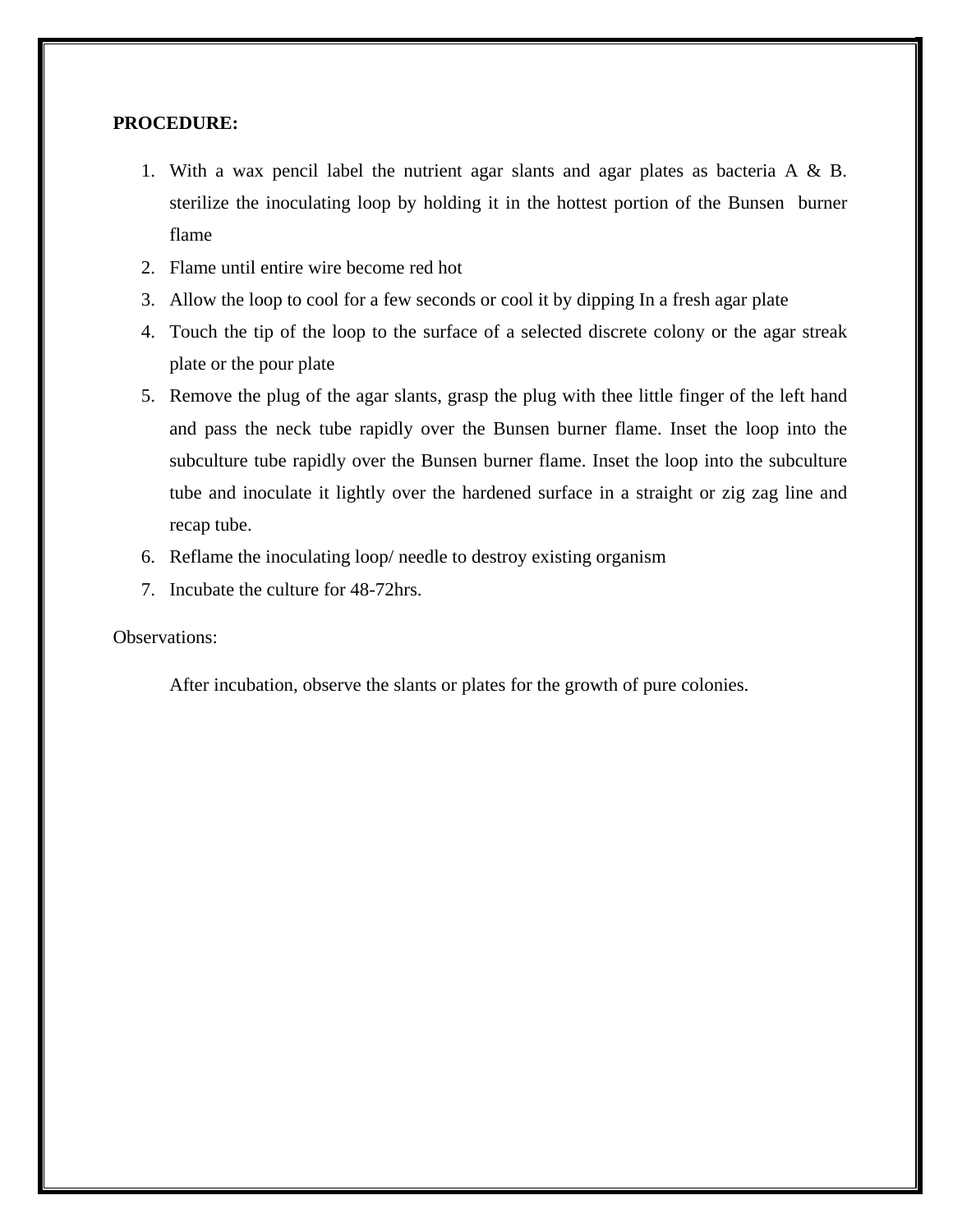Experiment – 04

#### **PREPARATION OF NUTRIENT SLAB AND SLANT**

Preparation of agar slant

The sterilized agar medium in test tube is kept in an inclined position while hot making a slope of 20' angle or less. The tubes are allowed to cool in that position to make slants. The sloped surface provides more surface area for the growth of the inoculated organism. Which is easily inoculated with loop or needle, for each stab culture a straight needle is used and stabbed down to the bottom of the agar medium called "butt"



Fig. 2.2 Preparation of stab and slant.

#### **Preparation of culture plates**

#### **Procedure:**

- 1. The hot sterilized medium in test tubes is allowed to cool to 55'C and poured into sterilized petri dishes under aseptic conditions.
- 2. The medium is allowed to solidify in flat position and the plates are left overnight at room temperature in an inverted position. This prevents the condensation on the lid and keeps the plates clear for viewing.
- 3. The plates are stored in refrigerator or in a cool place in inverted position, avoiding drying of the medium by keeping them in plastic bags.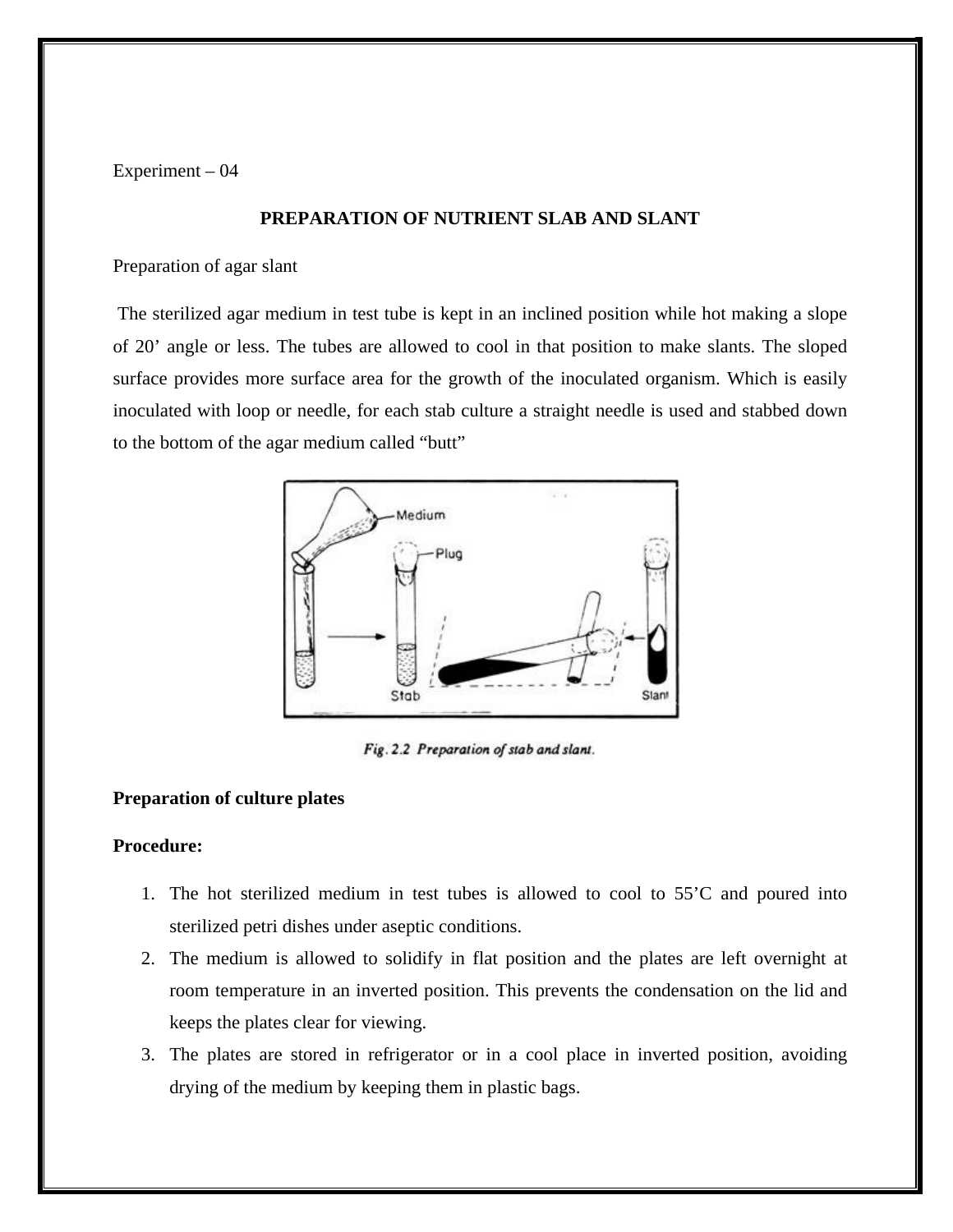Experiment  $-05$ 

#### **STAINING METHODS – SIMPLE STAINING**

#### **Staining methods:**

Normally there two staining procedures for light microscopy

- a. Simple attaining
- b. Differential staining

Simple staining: In positive, the stain is basic having positive charge and attaches to the surface of the object that is negatively charged

Negative staining: in this procedure, more than one staining reagents are used and specific objects exhibit different staining reactions which are readily distinguishable. Two most widely differential procedures are gram staining an acid fast staining.

#### **SIMPLE STAINING**

#### Principle :

simple staining involves single dye or staining reagents. The purpose of staining is to demonstrate cell size, shape and arrangement of bacterial cells. Since bacterial cells usually have a negative charge on their surface, they are most readily colored by basic stains. These compounds will either give up, which is attracted to the negatively charged cell surface.

Reagents: Loeffler's methylene blue solution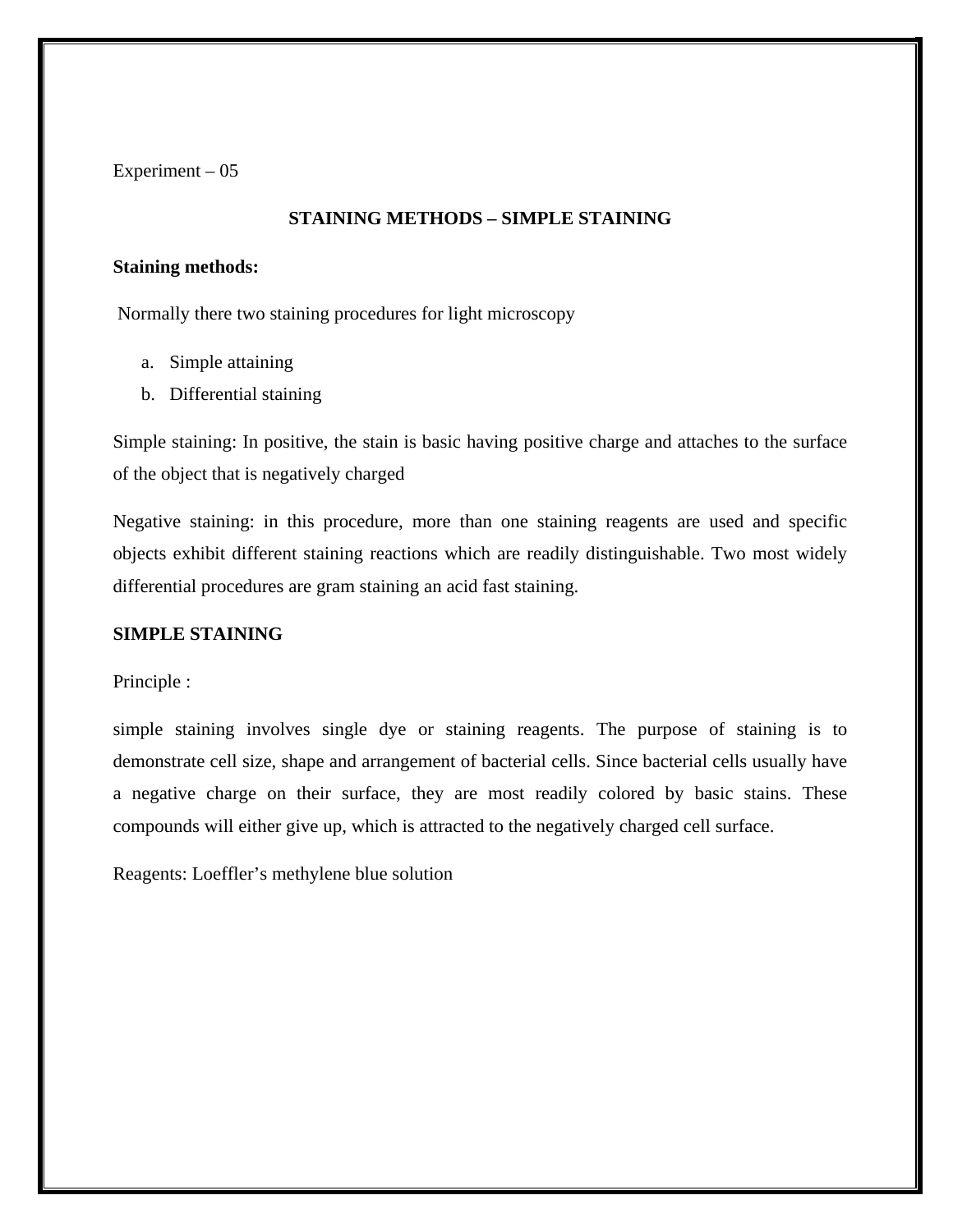

Procedure: prepare a smear of a given culture or materials by spreading a thin film on a clean glass slide

Dry it by waving in air and then heat fix by passing the slides 2 to 3 times through the flame with the smeared slide facing upwards

Stain the smear by flooding it with one of the staining solutions and allowing it to remain covered with the stain for the time designated below.

- Methylene blue  $-1$  min
- Crystal violet-30 sec
- Carbol fuchsin 20 sec

Wash the slide gently with running water to remove the stain Air dry the slide or blot with blotting paper

Apply oil directly to the smear, and focus the smear first under low power objective and then under oil immersion objectives.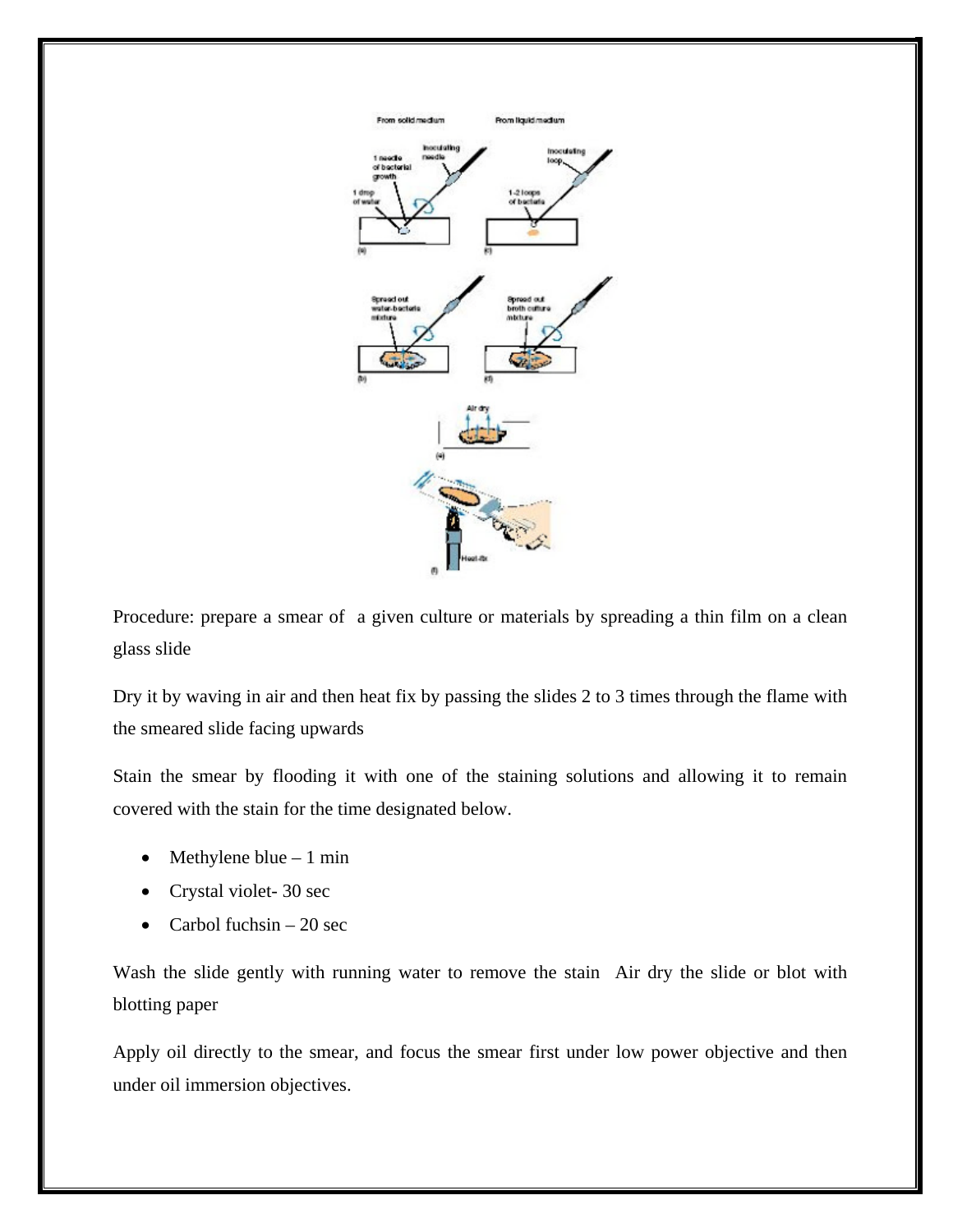#### **Experiment – 06**

#### **STAINING METHODS –GRAM STAINING**

The technique was developed by a Danish physician Dr. Hanes Christian gram . this is useful differential staining procedure in bacteriology which besides determining gross morphology, differentiates bacteria into two major distinct groups:

Gram positive bacteria

Gram negative bacteria

The differentiation assists in determining subsequent biochemical tests and the respective media for their culture in laboratory

The technique involve 6 basic steps

- Smear preparation
- Heat fixation
- Staining with crystal violet
- Use of iodine/lugol's soln
- Treatment with acetone alcohol mix
- Use of safranin

#### Principle:

The peculiar response towards the staining is related to physical and chemical difference in the cell walls of the two groups of bacteria . in gram negative bacteria, the cell wall is thin , multi layered containing high lipid contents which are readily dissolved by alcohol , resulting in pore formation in the cell wall facilitating the leakage of the crystal violet iodine complex and resulting in discolouration of gram negative bacteria which takes safranin and appears red. On the other hand cell walls of gram positive bacteria are thick composed mainly proteins and cross linked mucopeptides. On application of decolorizing agent, dehydration is caused resulting in closure of pores of the cell wall therby retaining the CV-I complex and do appear blue or purple.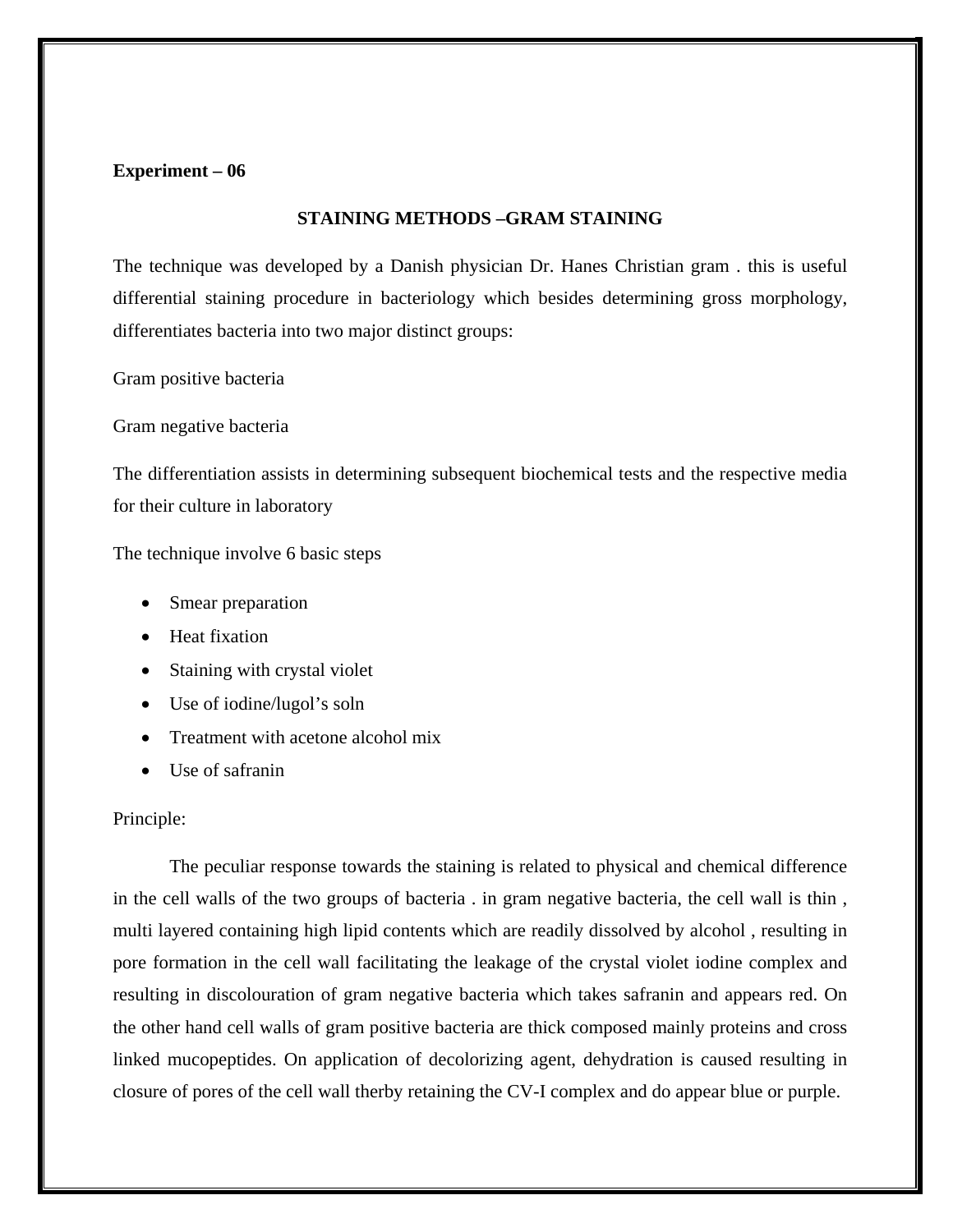

Procedure:

- 1. Make smears of the given culture on a clean glass lside
- 2. Air dry the smear and heat fix it
- 3. Cover the smear completely with crystal violet stain and leave the stain on the slide for one min
- 4. Wash the slide gently with distilled water or tap water
- 5. Flood the smear with gram iodine solution and wait for one min
- 6. Wash with tap water gently and drain carefully
- 7. Add ethyl alcohol or alcohol acetone (1:1) solution drop by drop until the smear becomes free from any colorization
- 8. Wash the slide gently under running tap water and drain
- 9. Now counter stain with safranin and wait for 30 sec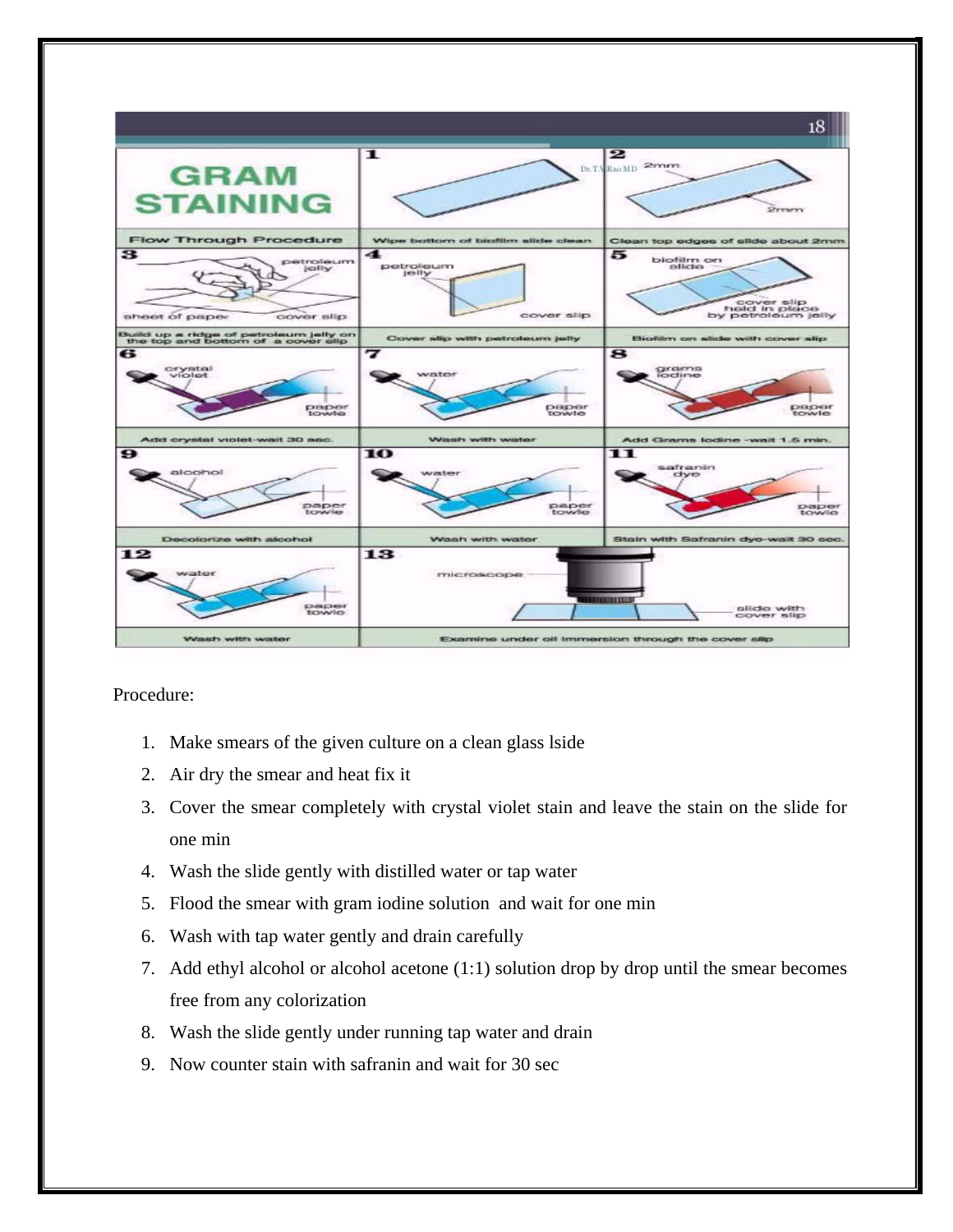10. Wash again and blot dry with blotting paper or simply air dry the slide and observe under oil immersion objectives.

RESULT:

Bacteria that appear blue/ violet/ purple are assigned as gram positive bacteria

Bacteria that appear red/ pink are assigned as gram negative bacteria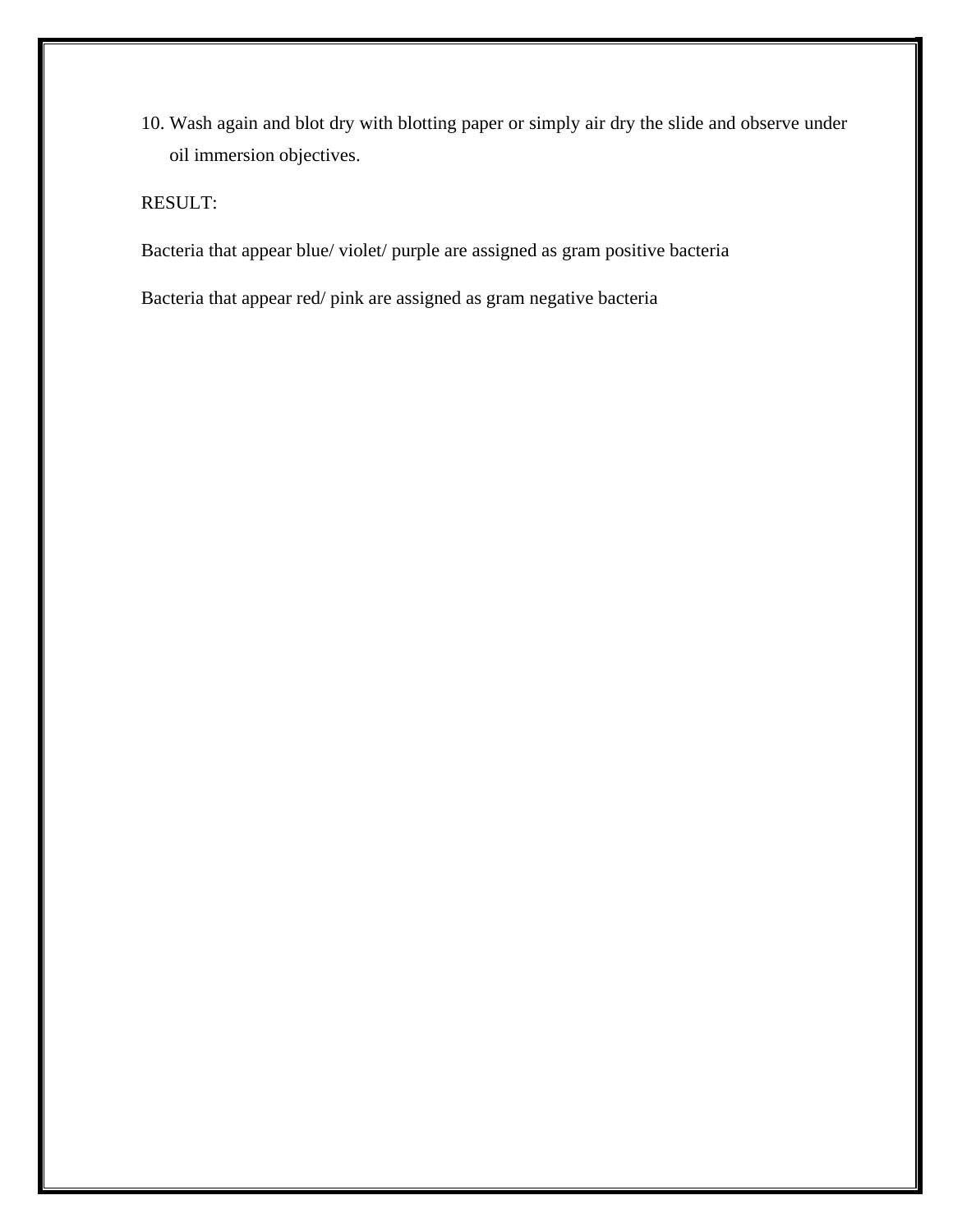Experiment  $-07$ 

#### **STAINING METHODS –ACID FAST STAINING**

The technique was developed by paul ehrlich (1882) and was modified later by ziehl- neelsen and therefore also known as Ziehl Neelsen staining. This is a differential staining used to identify mainly the members of mycobacterium tuberculosis and leprae. These organism are difficult to stain by ordinary staining methods due to presence of high lipid content in their cell wall. Bacteria are classifiedas

- 1. ACID FAST: if they retain the primary stain after the application of strong acid and appeared red.
- 2. NON ACID FAST: if they do not retain the primary stain and are counterstained by methylene blue.

Reagents: 1. Carbol fuchsin solution, Acid alcohol solution (3% Hcl in alcohol)

Alternatively: sulphuric acid solution (20-25% v/v in water)

Methylene blue counter stain (0.3% w/v aq)

Procedure:

- 1. Prepare a smear of purulent portion of the specimen on a clean glass slide
- 2. Air dry and heat fix the smear
- 3. Flood the smear with freshly filtered carbol fuchsin. Heat gently until steam rises
- 4. Continue to heat for 5 min so that steam is seen but without boiling. Do not allow the side to dry and add more stain from time to time to prevent this drying
- 5. Cool and wash the stain of the slide with water.
- 6. Cover the slide with acid alcohol solution for 3 min. wash with running water and drain. Repeat de colorization process until smear becomes faint pink in color.
- 7. Cover the slide with methylene blue stain and leave it for 2 min
- 8. Wash with tap water , blot dry air the slide under the oil immersion object

Results: Acid fast organism will appear bright red on a blue background while non acid fast organism will appear dark blue in color.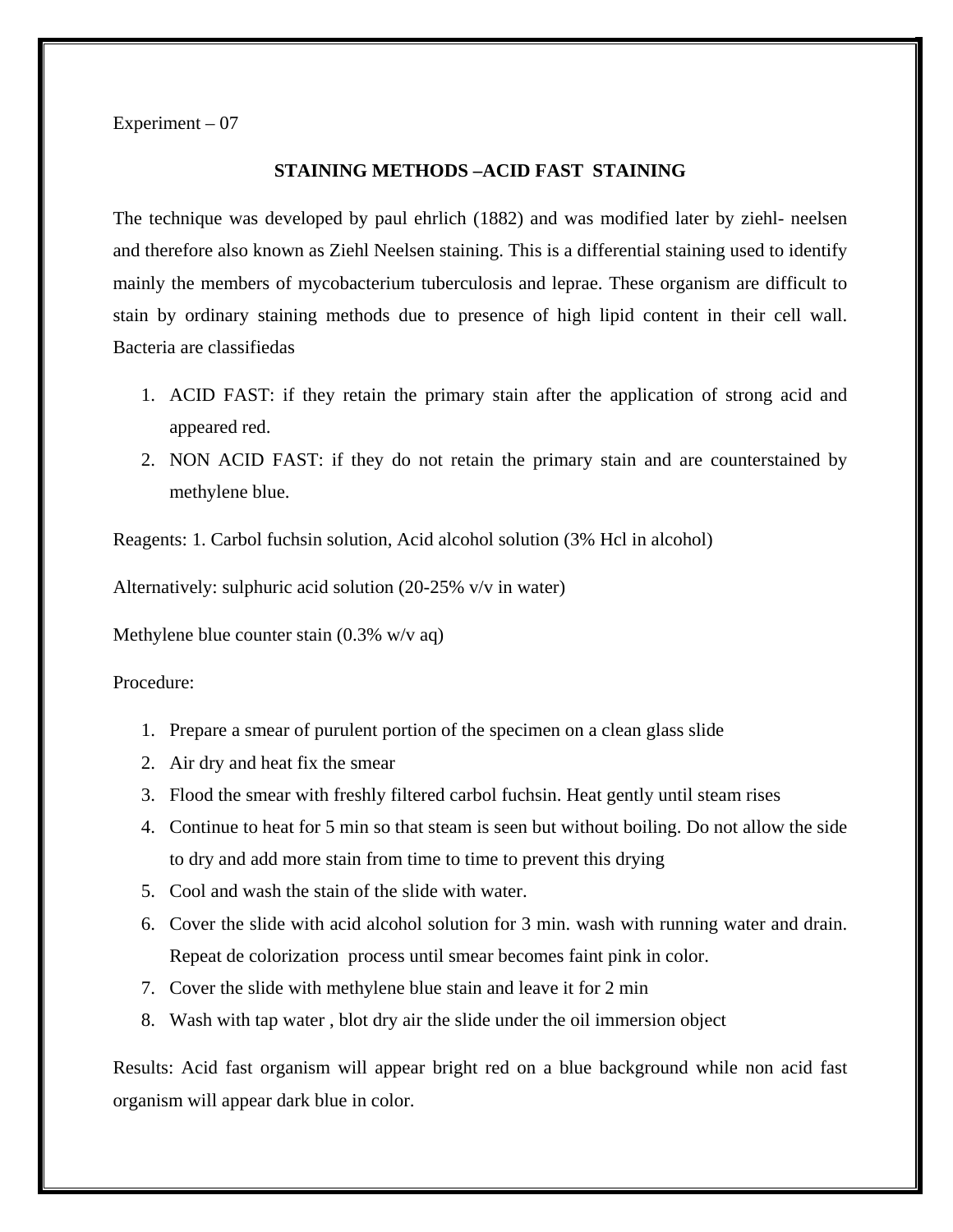Experiment – 08

#### **ISOLATION OF PURE CULTURE OF MICRO ORGANISM**

A pure culture contains only one kind of micro organism and involves not only the isolation of individual micro organism from a mixed population but also the maintenance of such individuals and their progenies in artificial media. Pure culture are essential in order to study; colony characteristics, biochemical characteristics, morphology, staining reactions and immunological reactions or the susceptibility to antimicrobial agents of a particular strain of bacterium or fungus or actinomycetes

The commonly used methods are.

1.Streak plate method

2.Pour plate method

3.Spread plate method

4. Roll tube method

5.Micromanipulator method

#### **I. STREAK PLATE METHOD**

#### Principle

The method is based on the principle that by streaking , a dilution gradient gets established across the surface of the Petri plate as bacterial cells are deposited on the agar surface. Because of this dilution gradient, confluent growth takes place on the part of the medium where few bacteria are deposited. Each colony is the progeny of a single microbial cell, thus representing a clone of pure culture. Such colonies may be picked aseptically and re streaked into fresh media to ensure purity of a particular strain.

Procedure:

1. Place a loopful of the inoculums near the periphery of the petri dish and cover with the close parallel streaks.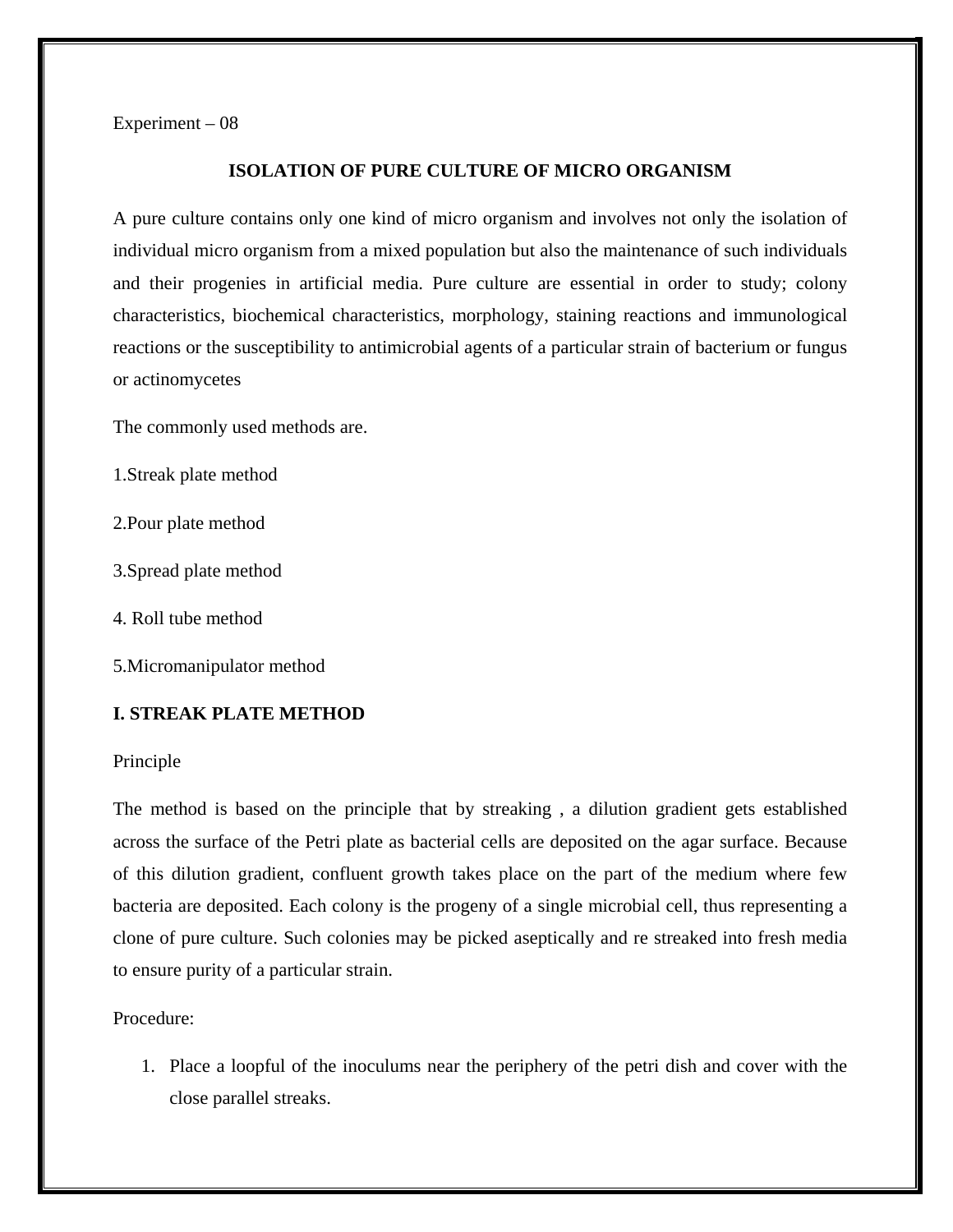- 2. Turn the plate at right angles and streak approx one half of the remaining portion
- 3. Without overlapping the previous streaks
- 4. Turn the plate to 180'c and streak the reminder of the plate, avoiding previous streaked areas.

#### **II.POUR PLATE METHOD**

#### Principe

The main principle is to dilute the inoculums in successive tubes containing liquefies agar medium so as to permit a through distribution of bacterial cells with the medium. The mixed culture of bacteria is diluted through distribution of bacterial cells with the medium. The mixed culture of bacteria is diluted directly in tubes containing melted agar medium maintained in liquid state. When bacterial colonies develop, the isolated colonies developed both within the agr medium and on the medium . These isolated colonies can be picked up streaked onto another agar plate to ensure purity of the strain.

#### Procedure:

- 1. Prepare a liquefied agar tube and allow to cool to 45'C. prepare a water blank
- 2. Transfer 1 ml of a suspension of a mixed culture of organism to water blank tube
- 3. Transfer 1 ml of the suspension from tube 1 to tube 2 and repeat the same process up to tube 5 to get the appropriate dilutions.
- 4. Transfer 1 ml of the bacterial suspension each from tubes 1-5 sterile petri plates using sterile pipettes.
- 5. Pour the liquefied agar medium in tubes into each petri plates using sterile pipettes.
- 6. Pour the liquefied agar medium in tubes into each petri plate containing 1 ml of diluted suspension.
- 7. Rotate the plates gently to ensure uniform distribution of bacterial cells in the medium and allow the medium to solidify.
- 8. Incubate the plates for 24-48 hours at 37'C in an inverted position.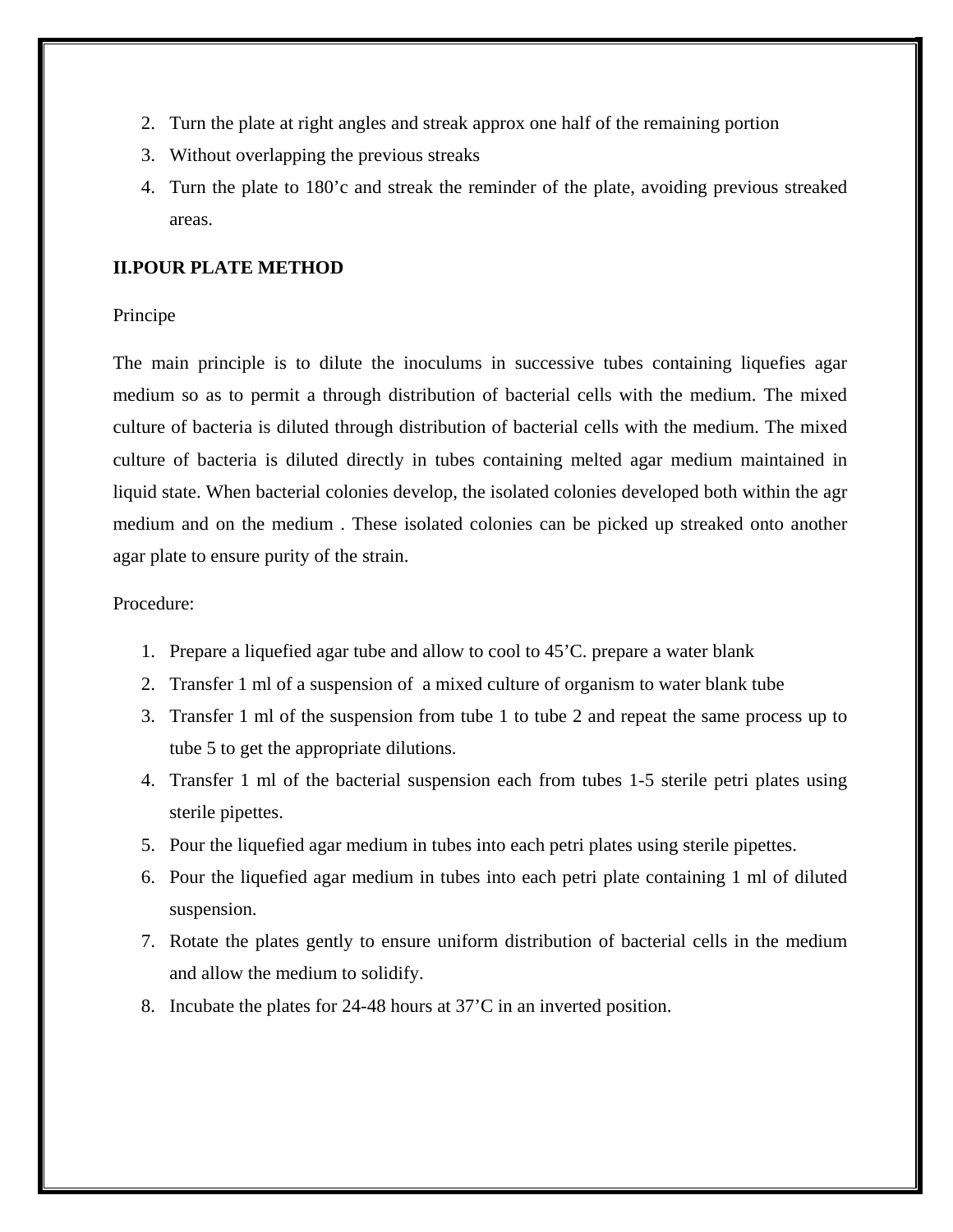#### **SPREAD PLATE METHOD:**

#### Principle:

In this method, micro organism are spread over the solidified agar medium with a sterile L shaped glass rod called spreader when the petri plate is spinning on a turn table.

#### Procedure:

- 1. Take three nutrient agar plates and label them with name of the organism to be inoculated
- 2. Aspectically inoculate the plates with a loopful of the given organism
- 3. Place plate 1 on the turn table
- 4. Sterilize the spreader by putting it first in ethanol in a beaker , then on the flame of Bunsen burner and cool the rod for 30 sec.
- 5. Remove the lid of plate and spin the turn table.
- 6. Touch the spreader gently on the surface of agar and move it forth and back to spread bacterial cells on the agar surface when the turn table is spinning
- 7. When turn table stops spinning put the lid over the lower half of petri dish
- 8. Sterilize the spreader again and repeat same process for the other two plates.
- 9. Incubate all the plates at 37'C for 24 hrs.

#### ROLL TUBE METHOD

1. This method is used for isolation of obligate anaerobes. A stoppered anaerobic culture tube coated with a pre-reduced agar medium containing oxygen free nitrogen is used for isolation. When the stopper is removed the tube is kept anaerobic continuously flusing it with oxygen free carbon di oxide from a gas cannula. Inoculation is done with transfer loop held against the agar surface as the tube is being rotated by a motor.

#### **MICROMANIPULATOR METHOD**

1. This device that can pick up a single microbial cell from a colony of mixed culture and are used in conjuction with microscopes. The single microbial cell is gently sucked into a micro pipette and transferred into a large drop of sterile medium on another cover slip.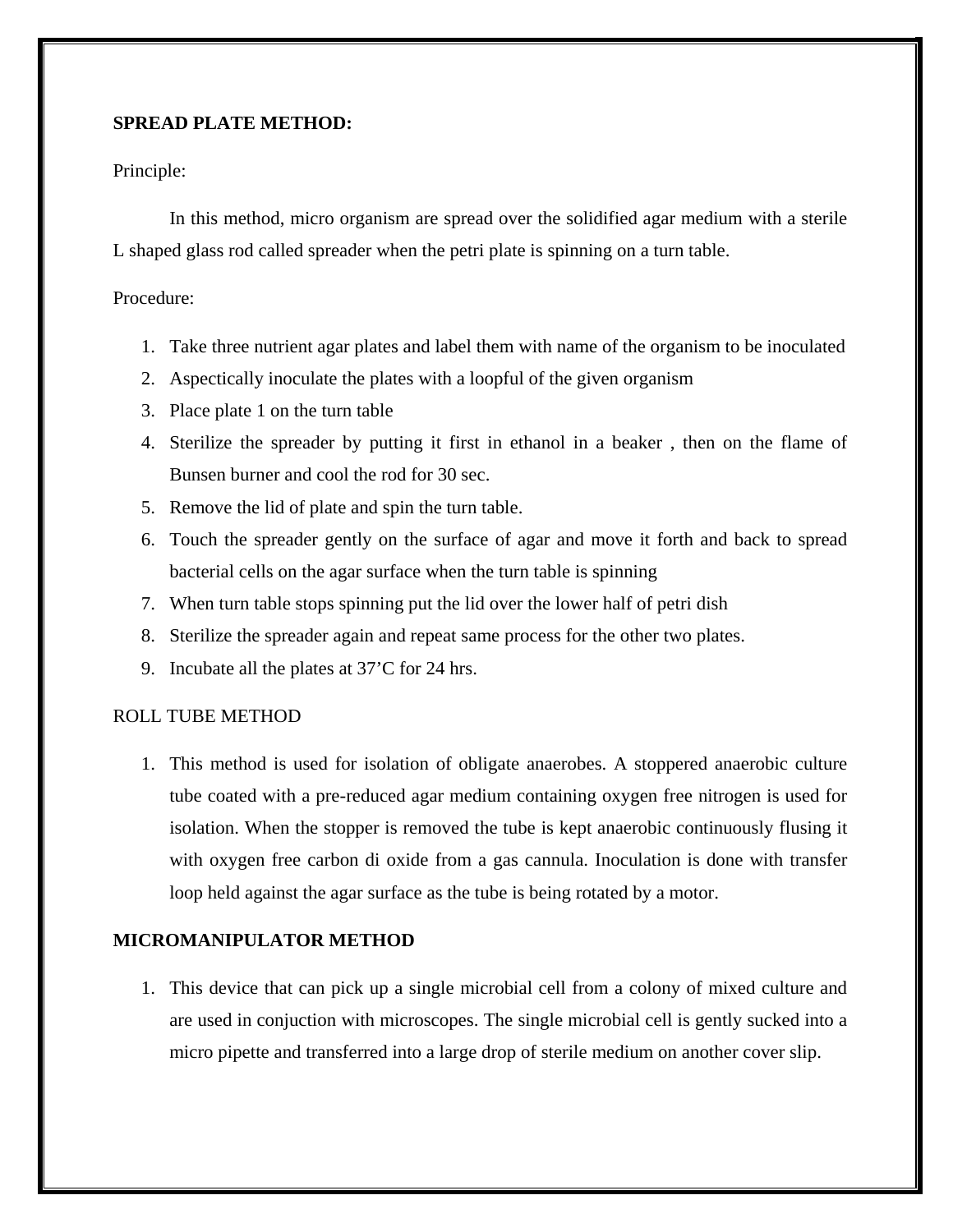Experiment :9

#### **MICROBIOLOGICAL ASSAY OF ANTIBIOTICS BY CUP PLATE METHODS**

The microbiological assay is based upon a comparison of the inhibition of growth of micro organism by measured concentration of the standard preparation of the anti biotics to be examined with that produced by known concentration of a standard preparation of the antibiotic having a known activity.

- 1. Cup plate method or cylinder plate
- 2. Turbidimetric or tube assay method

#### CUP PLATE METHOD

This method depends upon diffusion of an anerobic from a vertical cavity , through the solidified agar layer in a petri plate. The growth test of micro organism is inhibited entirely in a circular area or zone around the cavity of the anti biotics

A liquefied assay medium is inoculated by suspension of test micro organism and the inoculated medium is poured into sterile petri plate by using an assay medium and then spread the test culture or micro organisms on the surface of plates

Solution from known concentration of the standard preparation and the test antibiotics are prepared in appropriate solutions. Preparation of the standard solutions and potency of antibiotics for assay of penicillin and assay streptomycin .

The volume of solution added toe ach cavity or cylinder must be uniform and sufficient to fill the holes. When paper discs are used, theses discs should be sterilize first and then dipped in the standard solutions on the surface of the medium.

The plates are left standing for 1 to 2 hours at room temperature or 4'C as a period of preincubation diffusion to minimize to maximize the effects of variation in time between the application of different solutions. All plates are then incubated for about 18 to 24 hrs.teh diameter or areas of the circular inhibition zones produced by standard and test anti biotics solutions are accurately measured. The graph which relates zone diameter to the logarithm of the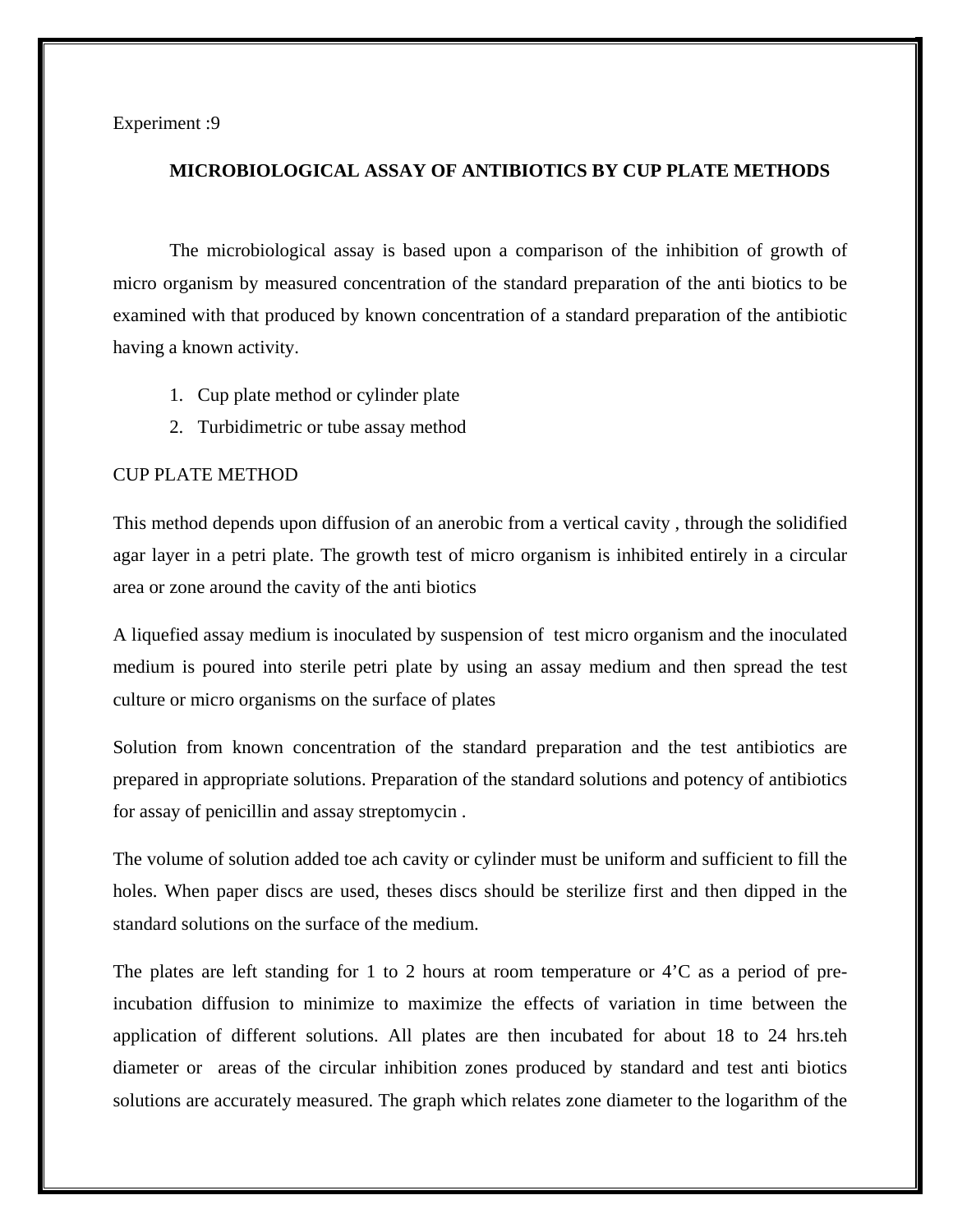concentration of anti biotics is plotted and the unknown concentration of test antibiotics is calculated

#### **II. TURBIDIMETRIC METHOD**

This method depends upon the growth of a microbial culture in a uniform solution of the antibiotics in a fluid medium that is favourable to its rapid growth in the absence of the antibiotics. This method has the advantage of shorter incubation period for the growth of the test microorganism .however the presences of solvent residues or other inhibitory subastances affect this assay more than cup plate assay. This method is not recommended for cloudy or turbid preparation

Five different concentration of the standard solution are prepared by diluting the stock solution for making the standard curve. A medium concentration is selected and test sample of the antibiotic solution is adjusted by dilution to obtain approximately this concentration . one ml of each concentration of solution and of the sample solution are placed in each of the tubes in duplicate . to each tube 9 ml, of nutrient medium previously seeded with appropriate test micro organism is added.

All the tubes are placed in an incubator at the specified temperature .after incubation add 0.5 ml of dilute formaldehyde solution to each tube. The growth of the test micro organism is measured by determining the absorbance at about 530 ml of each of the solutions in the tubes against the blank.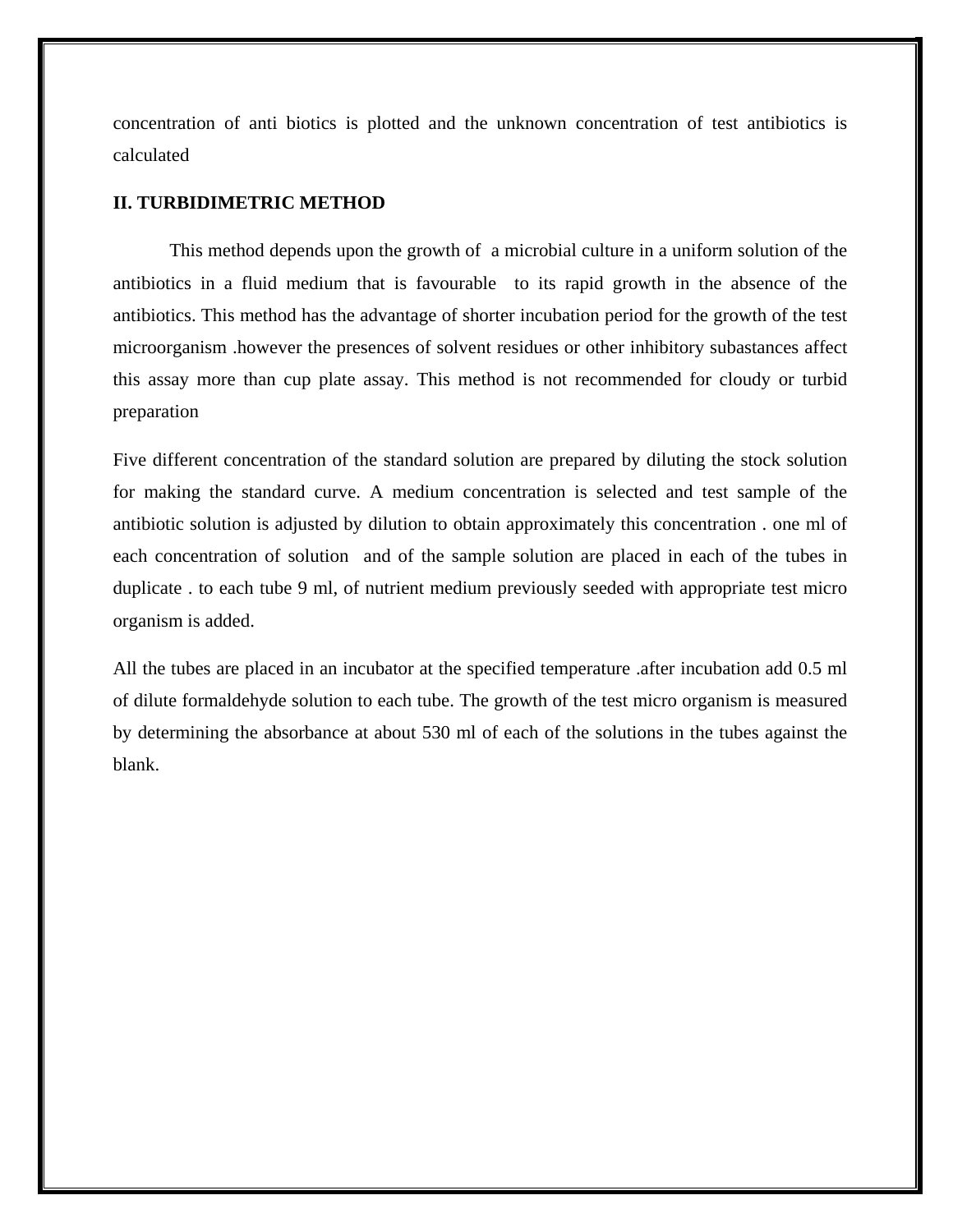Experiment : 10

#### **MOTILITY DETERMINATION BY HANGING DROP METHOD**

Hanging drop method is used to examine the motility of bacteria in a given culture. This method is most frequently used in examination of stool specimen of suspected cholera patients. It is a method in which a drop of bacterial suspension is enclosed in an air tight chamber prepared in a special depression/ concavity slide

#### Method:

- 1. Hold a clean cover slip by its edges and carefully apply on its corner using a toothpick
- 2. Place a loopful of the culture to be tested in the centre of the prepared coverslip
- 3. Turn the clean concavity slide upside down over the drop on the cover slip so that the Vaseline seals the cover slip to the slide around the concavity and the drop remains hanging in the depression of slide.
- 4. Turn the slide over so the cover slip is on top and the drop can be observed banging from the cover slip over the concavity
- 5. Place the preparation in the microscope slide holder and align it using the naked eye so an edge of the drop is under the low power objectives
- 6. Turn the objective to its lowest position using the coarse adjustment and close the diaphragm
- 7. Look through the eye piece and raise the objectives slowly using the coarse adjustment knob until the edge of the drop is observed as irregular line crossing the field
- 8. Focus the edge of the drop carefully and look at each side of that line for very small objects that are the bacteria. The cells will look either like dark or slightly greenish , very small rods or spheres.
- 9. Adjust the light using the diaphragm level to maximize the visibility of the cells.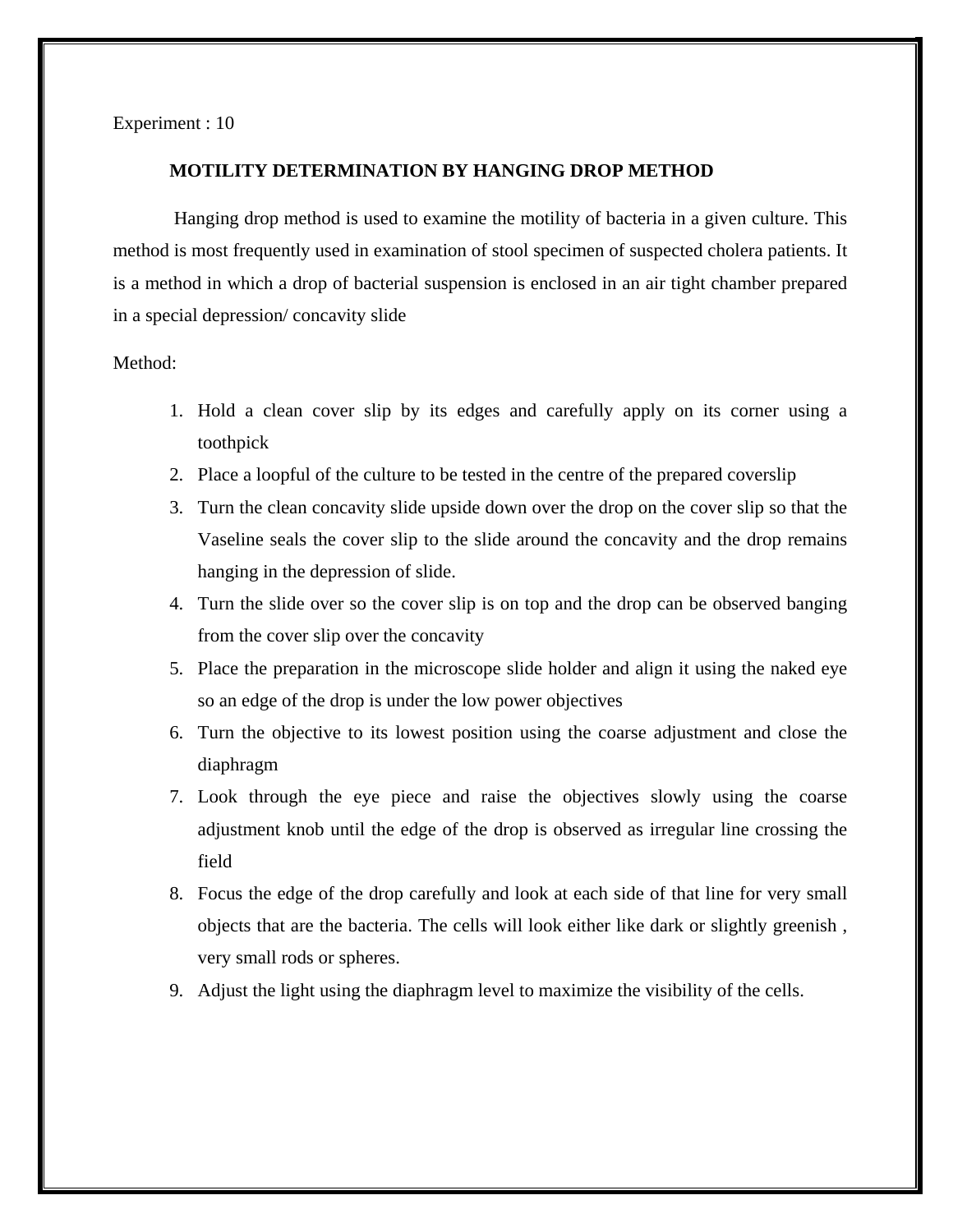Experiment : 11

#### **STERILITY TESTING OF PHARMACEUTICALS**

Sterility test can be carried out by using the following two method

MEMBRANE FILTRATION : the method is to be preferred where the substances examined is an oil or ointment that can be put into a solution or non bacteriostatic solid not readily soluble in the culture medium and a soluble powder or a liquid that possesses inherent bacteriostatic and fungi static properties

This method needs goods skill and special knowledge and it also calls for the routine use of positive and negative controls. A positive control is small number of micro organism specified in separate portion of each medium.

#### Apparatus

The sterility test apparatus consists of a closed reservoir and a container to collect the filtrate , between which a property supported membrane of appropriate porosity is placed. Membrane generally suitable for sterility testing has nominal porosity of 0.45 micrometer , diameter about 50 mm , flow rate 55-75 ml of water . minute at a pressure of 70 mm of mercury . Cellulose nitrate are used for aqueous , oily and weakly alcoholic solutions and cellulose acetate filters for strongly alcoholic soln. complete unit should be free from microganism including the membrane , and operation should be carried out aseptically. Preferably assemble and sterilize the entire with the membrane in place prior to use.

#### DIRECT INOCULATION

The quantity of the substances or preparation being examined which is to be used for inoculation in the media varies according to the quality in each container.

#### Method of Test

1. For aqueous and suspension: remove the liquid from the test container with a sterile pipette or syringe . transfer the quality of the preparation under examination directly into the culture medium so that the volume of the preparation under examination is not more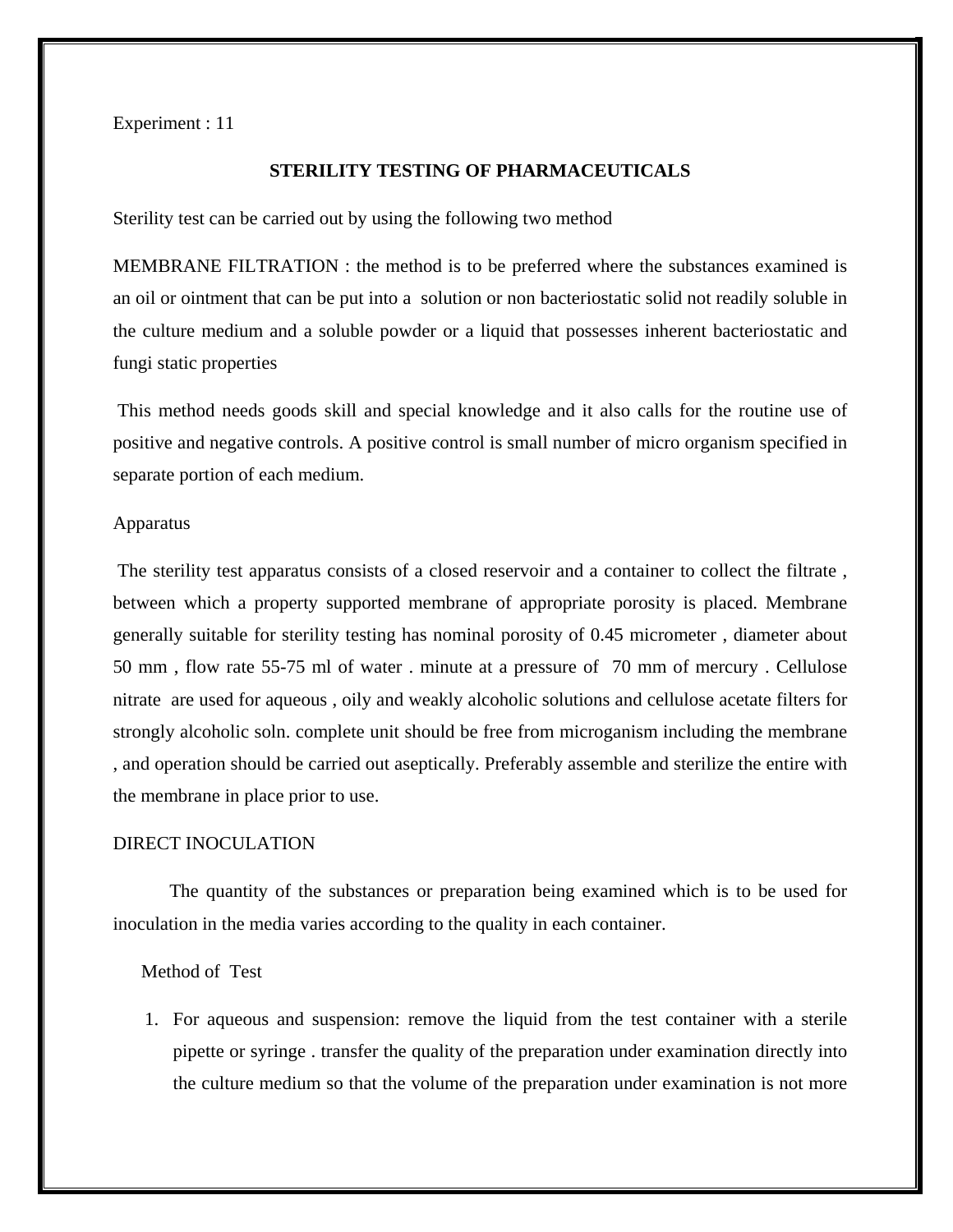than 10 % of the volume of the medium , unless otherwise prescribed. When the quantity in a single container is insufficient to carry out the tests,the inoculated medium is incubated for days at 14 days at 30 to 35'C in the case of fluid thioglycollate medium at 20 to 25'C in the case of soyabean – casein digest medium.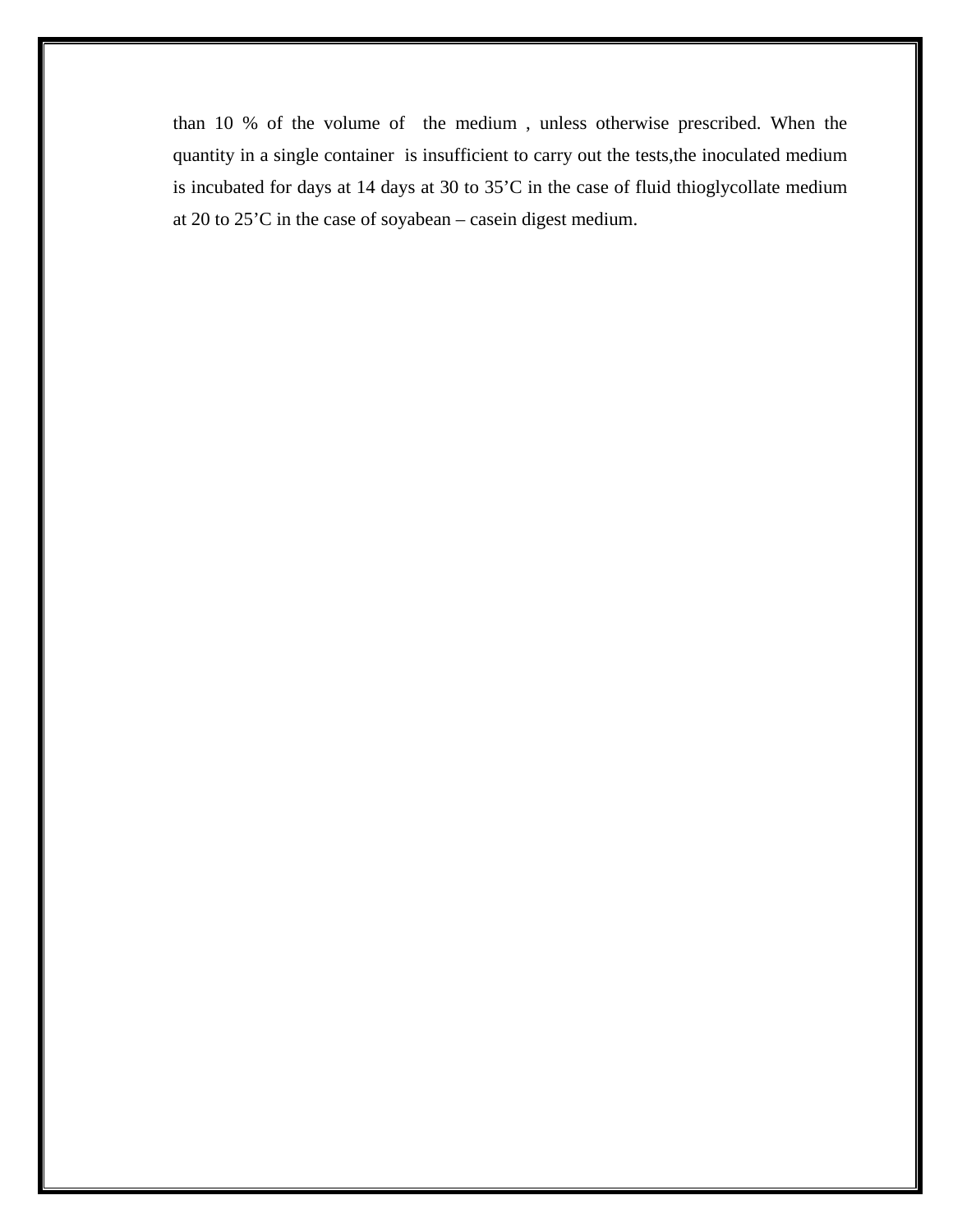#### EXPERIMENT : 12

#### **IMViC Test**

Each of the letters in "IMViC" stands for one of these tests. "I" is for indole; "M" is for methyl red; "V" is for Voges-Proskauer, and "C" is for citrate, lowercase "i" is added for the ease of pronunciation. IMViC is an acronym that stands for four different tests

- [Indole test](https://microbeonline.com/indole-test-principle-procedure-results/)
- [Methyl red test](https://microbeonline.com/methyl-red-mr-test-principle-procedure-results/)
- [Voges-Proskauer test](https://microbeonline.com/voges-proskauer-test-principle-procedure-results/)
- [Citrate utilization test](https://microbeonline.com/citrate-utilization-test-principle-procedure-expected-results-and-positive-organisms/)

To obtain the results of these four tests, three test tubes are inoculated: tryptone broth (indole test), methyl red – Voges Proskauer broth (MR-VP broth), and citrate. IMViC tests are employed in the identification/differentiation of members of family [enterobacteriaceae.](https://microbeonline.com/seven-common-characteristics-family-enterobacteriaceae/)

General procedure for performing IMViC Tests and their interpretations: 8 hours at 37°C and the respective tests can be performed:

#### [Indole test](https://microbeonline.com/indole-test-principle-procedure-results/)

It is performed on sulfide-indole-motility (SIM) medium or in tryptophan broth, or in motility urease indole (MIU) medium. Result is read after adding Kovac's reagent.

- 1. The positive result is indicated by the red layer at the top of the tube after the addition of Kovács reagent.
- 2. A negative result is indicated by the lack of color change at the top of the tube after the addition of Kovács reagent.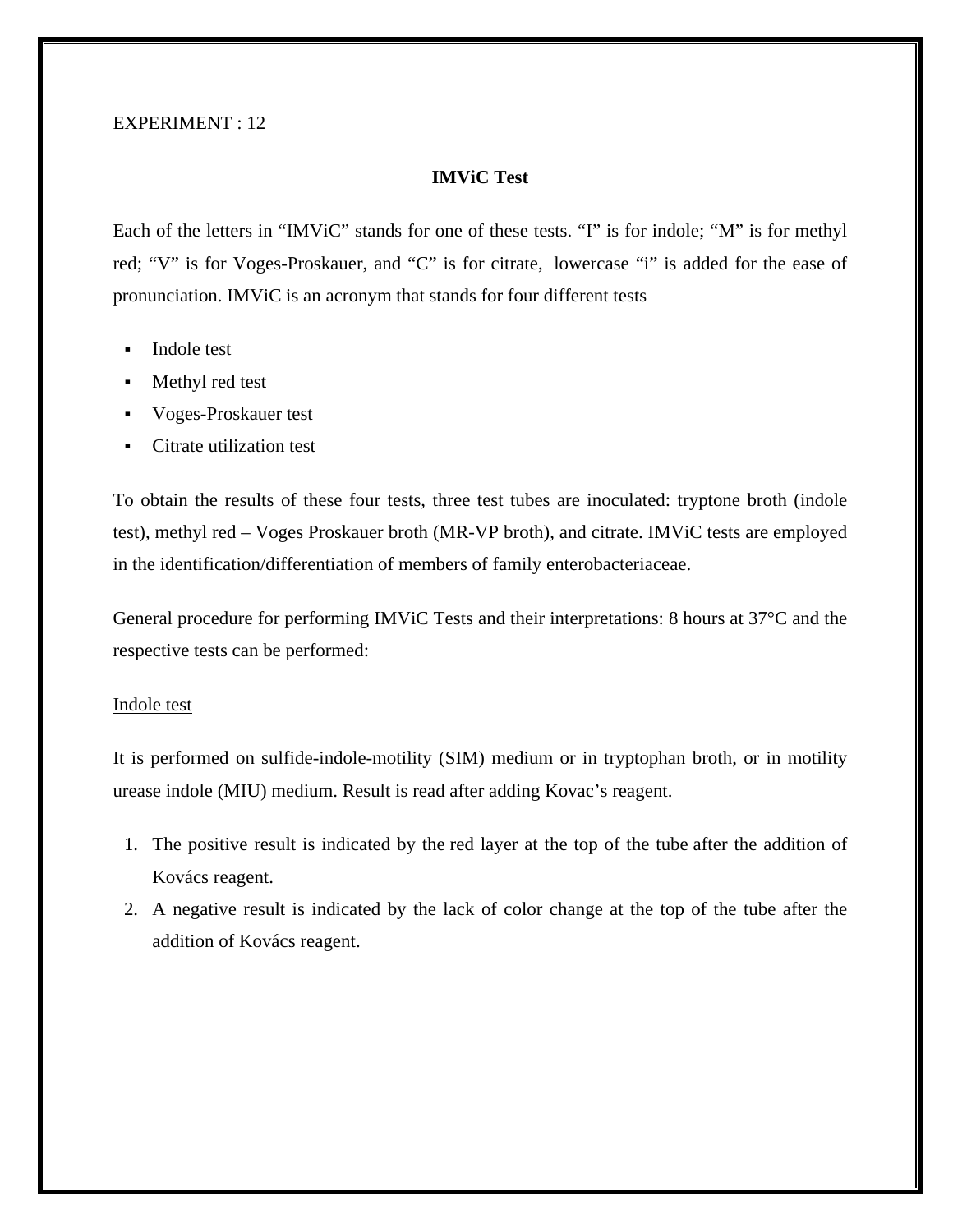

Indole Test Results: Positive-development of Red-ring

**Methyl red test and Voges-Proskauer test** both are done in methyl red–Voges-Proskauer (MR-VP) broth, but the reagents that are added varies according to the test

#### **[Methyl Red \(MR\)Test:](https://microbeonline.com/methyl-red-mr-test-principle-procedure-results/)**

- Positive methyl red test are indicated by the development of red color after the addition of methyl red reagent.
- A negative methyl red test is indicated by no color change after the addition of methyl red reagent

#### **[Voges-Proskauer \(VP\) test:](https://microbeonline.com/voges-proskauer-test-principle-procedure-results/)**

- 1. Negative test is indicated by lack of color change after the addition of Barritt's A and Barritt's B reagents.
- 2. A positive Voges-Proskauer test is indicated by the development of red-brown color after the addition of Barritt's A and Barritt's B reagents.

#### **[Citrate utilization test](https://microbeonline.com/citrate-utilization-test-principle-procedure-expected-results-and-positive-organisms/)**

The test is performed on Simmons citrate agar:

- 1. Negative citrate utilization test is indicated by the lack of growth and color change in the tube
- 2. A positive citrate result as indicated by growth and a blue color change.